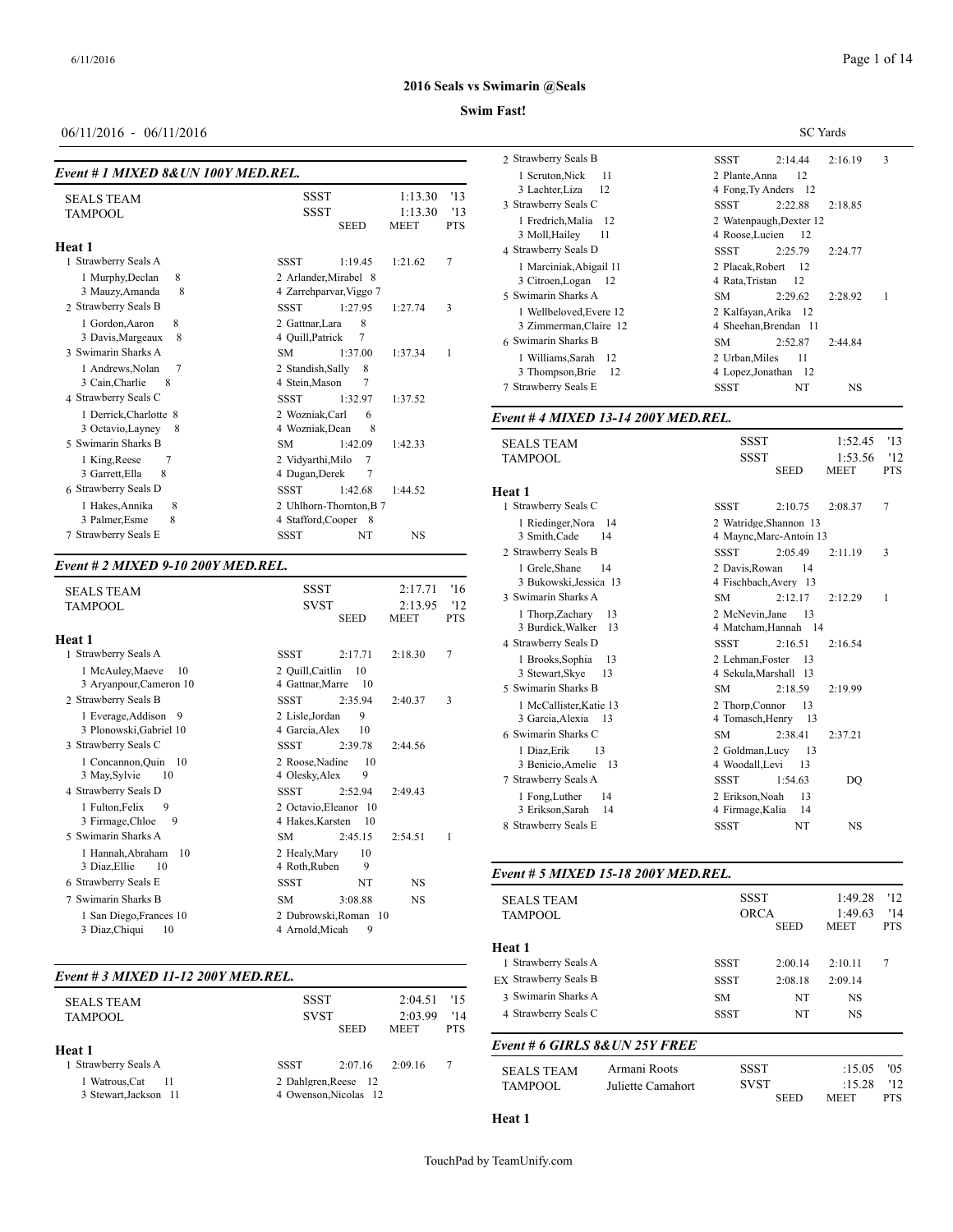# Page 2 of 14

# **2016 Seals vs Swimarin @Seals**

#### **Swim Fast!**

| Event # 6 GIRLS 8& UN 25Y FREE |                   |             |                                    |                          |                   | 7 Sierra Duncan                             |
|--------------------------------|-------------------|-------------|------------------------------------|--------------------------|-------------------|---------------------------------------------|
|                                | Armani Roots      |             |                                    |                          | '05               | EX Mirabel Arlande<br><b>EX</b> Esme Palmer |
| <b>SEALS TEAM</b><br>TAMPOOL   | Juliette Camahort |             | SSST<br><b>SVST</b><br><b>SEED</b> | :15.05<br>:15.28<br>MEET | '12<br><b>PTS</b> | 10 Filippa Boekhof                          |
| Heat 1                         |                   |             |                                    |                          |                   | Event # 7 BOYS                              |
| 1 Charlotte Derrick            | 8                 | SSST        | :17.00                             | 16.54                    | 5                 |                                             |
| 2 Amanda Mauzy                 | 8                 | SSST        | :16.91                             | 16.78                    | 3                 | <b>SEALS TEAM</b><br>TAMPOOL                |
| 3 Margeaux Davis               | 8                 | <b>SSST</b> | :16.68                             | 17.27                    |                   |                                             |
| 4 Annika Hakes                 | 8                 | SSST        | :19.60                             | 19.00                    |                   | Heat 1                                      |
| 5 Therese Gasser               | 8                 | SSST        | :18.68                             | 19.19                    |                   | 1 Derek Dugan                               |
| 6 Reagan Lisle                 | 7                 | <b>SSST</b> | :19.28                             | 19.26                    |                   | 2 Viggo Zarrehpar                           |
| 7 Sally Standish               | 8                 | SM          | :18.50                             | 19.37                    | 1                 | 3 Leo Datnow                                |
| 8 Samantha Octavio             | 8                 | <b>SSST</b> | :18.19                             | 19.73                    |                   | 4 Patrick Quill                             |
| 9 Alyssa Hill                  | 8                 | SSST        | :19.38                             | 19.75                    |                   | 5 Charlie Cain                              |
| 10 Ziza Rafieetary             | 8                 | SSST        | :20.56                             | 19.99                    |                   | 6 Jeff Sauls                                |
| Heat 2                         |                   |             |                                    |                          |                   | 7 Milo Vidyarthi                            |
| 1 Michaela Mann                | 7                 | SSST        | :21.74                             | 20.15                    |                   | 8 Dean Wozniak                              |
| 2 Aurora Derrick               | 6                 | SSST        | :20.83                             | 21.17                    |                   | 9 Carlos Angeles                            |
| 3 Reese King                   | 7                 | <b>SM</b>   | :22.24                             | 21.19                    |                   | 10 Aaron Gordon                             |
| 4 Ella Garrett                 | 8                 | <b>SM</b>   | :22.38                             | 21.78                    |                   | Heat 2                                      |
| 5 Reese Hanna                  | 7                 | <b>SSST</b> | :20.97                             | 22.56                    |                   | 1 Archer Capinpir                           |
| 6 Kyra Mahal                   | 8                 | <b>SSST</b> | :22.28                             | 22.58                    |                   | 2 Ethan Hernande                            |
| 7 Sophia Uhlhorn-Thornton      | 7                 | SSST        | :21.85                             | 22.89                    |                   | 3 Carl Wozniak                              |
| 8 Sydney Goh                   | 8                 | <b>SSST</b> | :21.16                             | 23.05                    |                   | 4 Pablo Rodriguez                           |
| 9 Demi Beykpour                | 7                 | <b>SSST</b> | :22.40                             | 24.07                    |                   | 5 Samuel Rodrigu                            |
| 10 Boston Norris               | 7                 | SМ          | :22.25                             | 24.52                    |                   | 6 Cooper Stafford                           |
| Heat 3                         |                   |             |                                    |                          |                   | 7 Will Healy                                |
| 1 Marilin De Leon              | 7                 | SM          | :23.16                             | 23.32                    |                   | 8 Dustin Sergeev                            |
| 2 Camille Wilkinson            | 8                 | SSST        | :23.79                             | 24.25                    |                   | 9 Holden Freas                              |
| 3 Mariana Alencar              | 8                 | <b>SM</b>   | :24.06                             | 24.29                    |                   | 10 Oliver Arnold                            |
| 4 Jordyn Beeber                | 7                 | <b>SM</b>   | :24.19                             | 24.61                    |                   |                                             |
| 5 Jackie Berman                | 7                 | SSST        | :22.38                             | 24.70                    |                   | Heat 3                                      |
| 6 Sierra Chang                 | 6                 | <b>SSST</b> | :24.84                             | 26.17                    |                   | 1 Finn Croley                               |
| 7 Lauren Townsend              | 6                 | SSST        | :26.26                             | 26.49                    |                   | 2 Billy Vicente                             |
| 8 Jennie Berman                | 7                 | <b>SSST</b> | :24.55                             | 28.00                    |                   | 3 Mason Zener                               |
| 9 Zoë Bruce                    | 8                 | SM          | :26.85                             | 28.62                    |                   | 4 Charlie Pledger                           |
| 10 Juliet Goldmacher           | 8                 | SSST        | :26.25                             | 30.33                    |                   | 5 Theo Adam                                 |
|                                |                   |             |                                    |                          |                   | 6 Declan Drey                               |
| Heat 4                         |                   |             |                                    |                          |                   | 7 Arya Thapa                                |
| 1 Kiera Lensing                | 8                 | SSST        | :27.59                             | 24.60                    |                   | 8 Felix Lambert                             |
| 2 Brooke Englert               | 7                 | SΜ          | :26.94                             | 27.63                    |                   | 9 Cooper Griffin                            |
| 3 Laila Hochschild             | 7                 | SSST        | :28.73                             | 28.20                    |                   | 10 Amos Plante                              |
| 4 Mila Dawson                  | 7                 | SM          | :31.10                             | 28.36                    |                   |                                             |
| 5 Sonia Brown                  | 6                 | SSST        | :28.55                             | 30.06                    |                   | Event # 8 GIRL.                             |
| 6 Riley Tokarski               | 7                 | <b>SSST</b> | :29.79                             | 31.37                    |                   | <b>SEALS TEAM</b>                           |
| 7 Eva Sepulveda                | 5                 | SM          | :32.24                             | 32.48                    |                   | <b>TAMPOOL</b>                              |
| 8 Jolie Brown                  | 6                 | SΜ          | :29.08                             | 33.53                    |                   |                                             |
| 9 Charlie Nute                 | 6                 | SΜ          | :27.41                             | 34.39                    |                   | Heat 1                                      |
| 10 Natalie Wetmore             | 7                 | SΜ          | :31.36                             | 37.98                    |                   | 1 Caitlin Quill                             |
| Heat 5                         |                   |             |                                    |                          |                   | 2 Aoife Raitt                               |
| 1 Gabriella San Diego          | 6                 | SΜ          | :34.18                             | 24.58                    |                   | 3 Ellie Diaz                                |
| 2 Chelsea Rodriguez            | 6                 | SΜ          | :32.42                             | 32.00                    |                   | 4 Maeve McAuley                             |
| 3 Aviva Gordon                 | 6                 | SSST        | :37.99                             | 34.47                    |                   | 5 Gabriella Plonov                          |
| 4 Riley Greathouse             | 7                 | SSST        | :35.15                             | 36.97                    |                   | 6 Amelia King                               |
| 5 Amara Duncan                 | 7                 | SSST        | :34.88                             | 38.15                    |                   | 7 Sylvie May                                |
| 6 Ryann Beeber                 | 5                 | SΜ          | :33.88                             | 43.47                    |                   | 8 Francesca San D                           |

|                                    |                   | <b>SC</b> Yards |        |                |                   |  |  |
|------------------------------------|-------------------|-----------------|--------|----------------|-------------------|--|--|
| 7 Sierra Duncan                    | 6                 | SSST            | :53.90 | 1:11.73        |                   |  |  |
| EX Mirabel Arlander                | 8                 | SSST            | :16.93 | 17.07          |                   |  |  |
| <b>EX</b> Esme Palmer              | 8                 | SSST            | :18.38 | 17.50          |                   |  |  |
| 10 Filippa Boekhoff                | 7                 | SSST            | :35.15 | NS             |                   |  |  |
| Event # 7 BOYS 8& UN 25Y FREE      |                   |                 |        |                |                   |  |  |
| <b>SEALS TEAM</b>                  | Nicholas Glenn    | SSST            |        | :14.30         | '13               |  |  |
| TAMPOOL                            | Nicholas Glenn    | SSST            | SEED   | :14.30<br>MEET | '13<br><b>PTS</b> |  |  |
| Heat 1                             |                   |                 |        |                |                   |  |  |
| 1 Derek Dugan                      | 7                 | SM              | :21.25 | 19.78          | 5                 |  |  |
| 2 Viggo Zarrehparvar               | 7                 | <b>SSST</b>     | :18.81 | 19.98          | 3                 |  |  |
| 3 Leo Datnow                       | 8                 | <b>SM</b>       | :20.16 | 20.35          | 1                 |  |  |
| 4 Patrick Quill                    | 7                 | <b>SSST</b>     | :21.90 | 21.55          |                   |  |  |
| 5 Charlie Cain                     | 8                 | <b>SM</b>       | :21.31 | 21.77          |                   |  |  |
| 6 Jeff Sauls                       | 7                 | SM              | :22.07 | 22.84          |                   |  |  |
| 7 Milo Vidyarthi                   | 7                 | SM              | :23.20 | 23.99          |                   |  |  |
| 8 Dean Wozniak                     | 8                 | SSST            | :23.44 | 25.77          |                   |  |  |
| 9 Carlos Angeles                   | 8                 | SM              | :24.36 | 27.21          |                   |  |  |
| 10 Aaron Gordon                    | 8                 | SSST            | :22.02 | NS             |                   |  |  |
| Heat 2                             |                   |                 |        |                |                   |  |  |
| 1 Archer Capinpin                  | 6                 | SM              | :28.66 | 26.31          |                   |  |  |
| 2 Ethan Hernandez                  | 7                 | SM              | :26.19 | 27.05          |                   |  |  |
| 3 Carl Wozniak                     | 6                 | SSST            | :28.45 | 27.12          |                   |  |  |
| 4 Pablo Rodriguez                  | 7                 | <b>SM</b>       | :31.74 | 28.45          |                   |  |  |
| 5 Samuel Rodriguez                 | 8                 | SM              | :29.82 | 30.32          |                   |  |  |
| 6 Cooper Stafford                  | 8                 | <b>SSST</b>     | :24.74 | 30.64          |                   |  |  |
| 7 Will Healy                       | 7                 | <b>SM</b>       | :28.20 | 31.77          |                   |  |  |
| 8 Dustin Sergeev<br>9 Holden Freas | 7                 | SSST            | :27.78 | 34.09          |                   |  |  |
| 10 Oliver Arnold                   | 8                 | SSST            | :27.69 | NS             |                   |  |  |
|                                    | 7                 | <b>SM</b>       | :30.48 | NS             |                   |  |  |
| Heat 3                             |                   |                 |        |                |                   |  |  |
| 1 Finn Croley                      | 8                 | SSST            | NT     | 22.38          |                   |  |  |
| 2 Billy Vicente                    | 8                 | SM              | NT     | 27.31          |                   |  |  |
| 3 Mason Zener                      | 7                 | <b>SSST</b>     | :33.05 | 30.94          |                   |  |  |
| 4 Charlie Pledger                  | 7                 | SM              | :32.19 | 32.33          |                   |  |  |
| 5 Theo Adam                        | 6                 | SSST            | :42.13 | 33.85          |                   |  |  |
| 6 Declan Drey                      | 7                 | ${\rm SM}$      | :34.40 | 35.40          |                   |  |  |
| 7 Arya Thapa                       | 7                 | SΜ              | :37.83 | 36.74          |                   |  |  |
| 8 Felix Lambert                    | 7                 | SM              | :35.82 | 40.87          |                   |  |  |
| 9 Cooper Griffin                   | 8                 | SSST            | :42.36 | 41.00          |                   |  |  |
| 10 Amos Plante                     | 8                 | SSST            | NT     | NS             |                   |  |  |
| Event # 8 GIRLS 9-10 50Y FREE      |                   |                 |        |                |                   |  |  |
| <b>SEALS TEAM</b>                  | Catherine Watrous | SSST            |        | :27.50         | '15               |  |  |
| TAMPOOL                            | Catherine Watrous | SSST            |        | :28.09         | '15               |  |  |
|                                    |                   |                 | SEED   | MEET           | PTS               |  |  |
| Heat 1                             |                   |                 |        |                |                   |  |  |
| 1 Caitlin Quill                    | 10                | SSST            | :29.79 | 30.78          | 5                 |  |  |
| 2 Aoife Raitt                      | 10                | SSST            | :34.03 | 32.89          | 3                 |  |  |
| 3 Ellie Diaz                       | 10                | SM              | :33.85 | 33.50          | $\mathbf{1}$      |  |  |
| 4 Maeve McAuley                    | 10                | SSST            | :35.14 | 33.61          |                   |  |  |
| 5 Gabriella Plonowski              | 10                | SSST            | :34.41 | 33.73          |                   |  |  |

 Amelia King 9 SSST :34.54 34.50 Sylvie May 10 SSST :35.89 34.98 Francesca San Diego 10 SM :35.25 36.09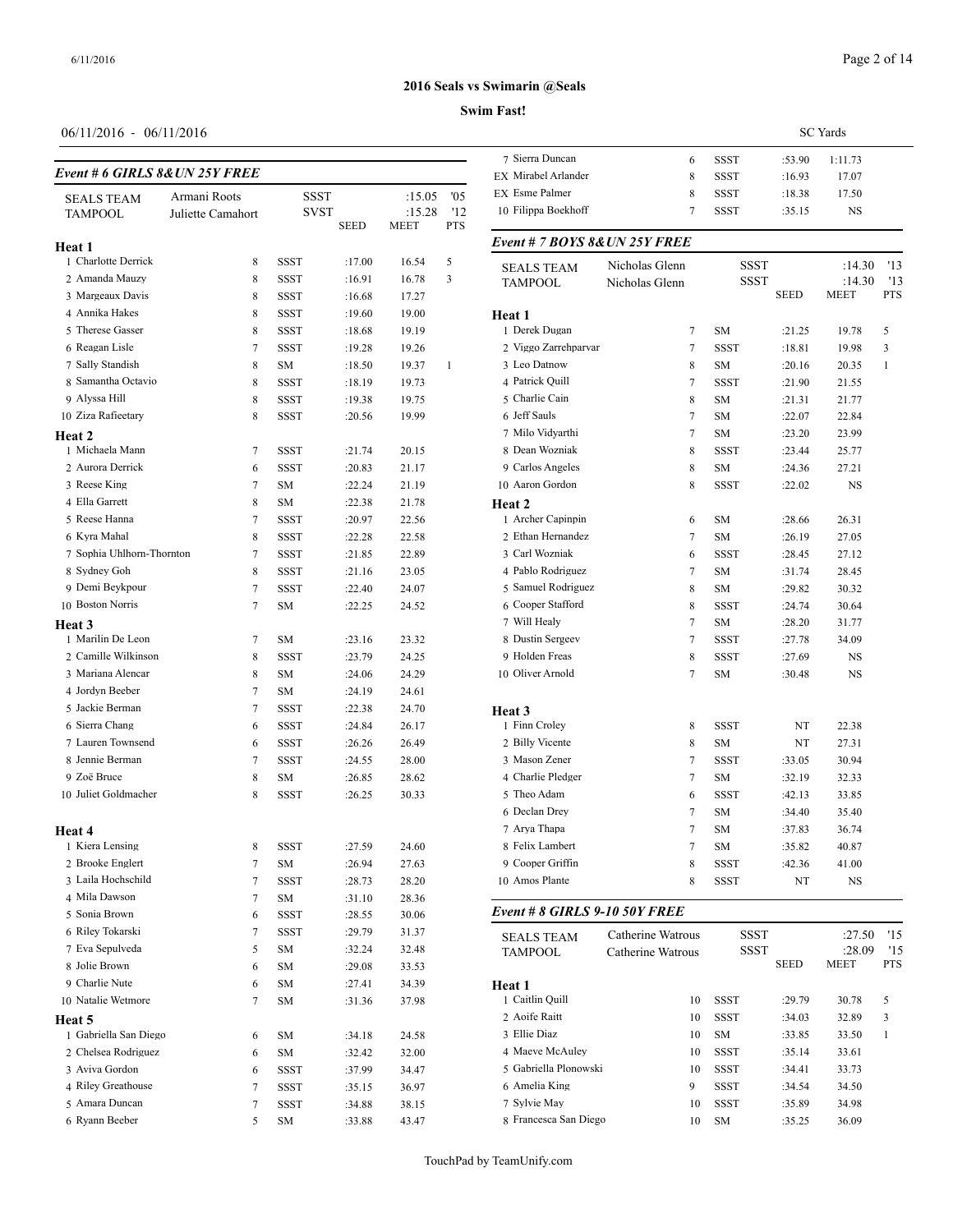#### **Swim Fast!**

|  | 06/11/2016 - 06/11/2016 |  |
|--|-------------------------|--|
|--|-------------------------|--|

| 9 Violet Kirby               |               | 10 | SSST        | :35.34  | 36.85   | 1 Marre Gattnar          |  |
|------------------------------|---------------|----|-------------|---------|---------|--------------------------|--|
| 10 Madison Smith             |               | 10 | SSST        | :33.14  | NS      | 2 Cameron Aryan          |  |
| Heat 2                       |               |    |             |         |         | 3 Alex Garcia            |  |
| 1 Chiqui Diaz                |               | 10 | SM          | :37.68  | 35.18   | 4 Jordan Lisle           |  |
| 2 Lauren Widdifield          |               | 10 | SSST        | :36.71  | 36.66   | 5 Quin Concannor         |  |
| 3 Audrey Lowell              |               | 9  | SSST        | :36.87  | 37.16   | 6 Alex Olesky            |  |
| 4 Eleanor Octavio            |               | 10 | <b>SSST</b> | :36.54  | 37.53   | 7 Ruben Roth             |  |
| 5 Colette Hale               |               | 10 | SSST        | :38.15  | 37.92   | 8 Karsten Hakes          |  |
| 6 Isabel Adam                |               | 10 | SSST        | :38.94  | 39.17   | 9 Micah Arnold           |  |
| 7 Katie Burger               |               | 10 | SSST        | :39.27  | 39.26   | 10 Roman Dubrow          |  |
| 8 Mary Healy                 |               | 10 | SM          | :38.66  | 39.97   | Heat 2                   |  |
| 9 Arianna Krieger            |               | 9  | SSST        | :37.99  | 40.54   | 1 Bobby Seater           |  |
| 10 Lucy Samuels              |               | 10 | SSST        | :37.17  | NS      | 2 Fazzatti Deleon        |  |
| Heat 3                       |               |    |             |         |         | 3 Nihal Dulai            |  |
| 1 Gloria Weinreb             |               | 10 | SSST        | :38.85  | 36.48   | 4 Qas Vidyarthi          |  |
| 2 Grace Widdifield           |               | 10 | SSST        | :39.69  | 37.95   | 5 Bjorn Ryning           |  |
| 3 Elsa Fong                  |               | 9  | SSST        | :39.36  | 38.74   | 6 Hayden Margoli         |  |
| 4 Smilla Boekhoff            |               | 9  | <b>SSST</b> | :39.63  | 38.74   | 7 William Sullivar       |  |
| 5 Graciela Hale              |               | 10 | SSST        | :39.86  | 38.77   | 8 Martin Datnow          |  |
| 6 Chloe Firmage              |               | 9  | <b>SSST</b> | :39.86  | 38.87   | 9 Jake Goldman           |  |
| 7 Ashley Townsend            |               | 9  | <b>SSST</b> | :40.69  | 39.28   | 10 Sassan Javaheri       |  |
| 8 Keely Everage              |               | 9  | SSST        | :40.10  | 39.45   | Heat 3                   |  |
| 9 Leana Gregory              |               | 9  | SM          | :39.55  | 39.83   | 1 Colin Judson           |  |
| 10 Olivia Dugan              |               | 9  | SM          | :40.97  | 41.24   | 2 Kieran Green           |  |
| Heat 4                       |               |    |             |         |         | 3 Dylan McDermo          |  |
| 1 Lillian Englert            |               | 9  | SM          | :42.09  | 42.65   | 4 Felix Adam             |  |
| 2 Jade Rosenberg             |               | 10 | SSST        | :41.72  | 43.12   | 5 Carter Drey            |  |
| 3 Samantha Carter            |               | 9  | SM          | :42.75  | 44.71   | 6 Nick Sergeev           |  |
| 4 Eloise Capelle             |               | 10 | SM          | :41.63  | 44.82   | 7 Charlie McAule         |  |
| 5 Esme Kasavin               |               | 10 | SSST        | :44.34  | 46.30   | 8 Jj Gumba               |  |
| 6 Paige Bussi                |               | 10 | SM          | :41.72  | 46.47   | 9 Tommy Lovett           |  |
| 7 Alexis Paras               |               | 9  | <b>SSST</b> | :45.09  | 48.86   | 10 Will Freas            |  |
| 8 Juliette Douglass          |               | 9  | SM          | :43.62  | 49.06   | <b>Heat 4</b>            |  |
| 9 Neeva Gaine                |               | 9  | SM          | :45.82  | 50.49   | 1 Noah Brown             |  |
| 10 Sofia Carlin              |               | 10 | SSST        | :44.85  | NS      | 2 Mark Snaith            |  |
| Heat 5                       |               |    |             |         |         | 3 Evan Freas             |  |
| 1 Clara Beales               |               | 9  | SM          | :46.06  | 45.96   |                          |  |
| 2 Madeline Andrews           |               | 10 | SM          | :46.12  | 46.39   |                          |  |
| 3 Ava Williams               |               | 9  | SSST        | :46.88  | 46.78   | Event # 10 GIRI          |  |
| 4 Zoe Tokarski               |               | 9  | <b>SSST</b> | :48.09  | 47.57   | <b>SEALS TEAM</b>        |  |
| 5 Xophia Cabello             |               | 9  | SМ          | :51.59  | 51.47   | <b>TAMPOOL</b>           |  |
| 6 Lilah Stevens              |               | 9  | SM          | :52.63  | 53.68   |                          |  |
| 7 Sarah Pledger              |               | 9  | SM          | :52.93  | 1:01.34 | Heat 1                   |  |
| 8 Zoe Flint                  |               | 9  | SM          | :49.79  | 1:02.08 | 1 Cat Watrous            |  |
| 9 Lily Freas                 |               | 9  | SSST        | :51.83  | NS      | 2 Hailey Moll            |  |
|                              |               |    |             |         |         | 3 Anna Plante            |  |
| Heat 6                       |               |    |             |         |         | 4 Claire Zimmern         |  |
| 1 Addoe Perry                |               | 10 | SM          | NT      | 39.82   | 5 Mia Tokarski           |  |
| 2 Diana Diaz                 |               | 9  | SΜ          | :54.09  | 53.09   | 6 Liza Lachter           |  |
| 3 Hillary Betz               |               | 10 | SSST        | :53.35  | 54.71   | 7 Malia Fredrich         |  |
| 4 Emily Cash                 |               | 9  | SSST        | 1:00.20 | 55.96   | 8 Grainne May            |  |
| EX Nadine Roose              |               | 10 | SSST        | NT      | 34.88   | 9 Margaux Jeanm          |  |
|                              |               |    |             |         |         | 10 Logan Citroen         |  |
| Event # 9 BOYS 9-10 50Y FREE |               |    |             |         |         | Heat 2                   |  |
| SEALS TEAM                   | Marre Gattnar |    |             | SSST    | :28.39  | 1 Maddie Uhlhorr<br>'16  |  |
| TAMPOOL                      | Jonah Albers  |    |             | ORCA    | :28.23  | 2 Abigail Marcini<br>'12 |  |
|                              |               |    |             | SEED    | MEET    | PTS<br>3 Sophia Harkins  |  |

|                     |    |             |         | <b>SC</b> Yards |              |
|---------------------|----|-------------|---------|-----------------|--------------|
| 1 Marre Gattnar     | 10 | <b>SSST</b> | :28.39  | 28.53           | 5            |
| 2 Cameron Aryanpour | 10 | <b>SSST</b> | :30.12  | 30.35           | 3            |
| 3 Alex Garcia       | 10 | <b>SSST</b> | :33.39  | 33.75           |              |
| 4 Jordan Lisle      | 9  | <b>SSST</b> | :36.26  | 36.62           |              |
| 5 Ouin Concannon    | 10 | <b>SSST</b> | :34.30  | 36.84           |              |
| 6 Alex Olesky       | 9  | <b>SSST</b> | :35.01  | 37.30           |              |
| 7 Ruben Roth        | 9  | SM          | :41.05  | 37.83           | $\mathbf{1}$ |
| 8 Karsten Hakes     | 10 | <b>SSST</b> | :39.05  | 40.29           |              |
| 9 Micah Arnold      | 9  | <b>SM</b>   | :39.24  | 41.82           |              |
| 10 Roman Dubrowski  | 10 | <b>SM</b>   | :42.04  | 45.10           |              |
| Heat 2              |    |             |         |                 |              |
| 1 Bobby Seater      | 9  | <b>SM</b>   | :42.38  | 42.51           |              |
| 2 Fazzatti Deleon   | 10 | SM          | :46.13  | 44.18           |              |
| 3 Nihal Dulai       | 10 | <b>SSST</b> | :43.87  | 45.54           |              |
| 4 Qas Vidyarthi     | 9  | <b>SM</b>   | :43.57  | 46.46           |              |
| 5 Bjorn Ryning      | 10 | <b>SSST</b> | :47.50  | 48.48           |              |
| 6 Hayden Margolis   | 10 | <b>SSST</b> | :45.36  | 48.53           |              |
| 7 William Sullivan  | 9  | <b>SSST</b> | :44.50  | 49.53           |              |
| 8 Martin Datnow     | 10 | <b>SM</b>   | :46.67  | 51.19           |              |
| 9 Jake Goldman      | 10 | SM          | :44.69  | 52.83           |              |
| 10 Sassan Javaheri  | 9  | <b>SSST</b> | :45.86  | NS              |              |
| Heat 3              |    |             |         |                 |              |
| 1 Colin Judson      | 9  | <b>SSST</b> | :47.91  | 49.18           |              |
| 2 Kieran Green      | 10 | SSST        | :48.42  | 49.46           |              |
| 3 Dylan McDermott   | 10 | <b>SSST</b> | :49.48  | 50.58           |              |
| 4 Felix Adam        | 9  | <b>SSST</b> | :52.04  | 52.33           |              |
| 5 Carter Drey       | 10 | SM          | :49.76  | 53.10           |              |
| 6 Nick Sergeev      | 9  | <b>SSST</b> | :49.34  | 54.52           |              |
| 7 Charlie McAuley   | 9  | <b>SSST</b> | :53.92  | 58.78           |              |
| 8 Ji Gumba          | 9  | SM          | :58.71  | 1:03.27         |              |
| 9 Tommy Lovett      | 10 | <b>SSST</b> | 1:00.92 | 1:09.52         |              |
| 10 Will Freas       | 9  | <b>SSST</b> | :47.78  | NS              |              |
| Heat 4              |    |             |         |                 |              |
| 1 Noah Brown        | 9  | <b>SSST</b> | 1:08.46 | 58.77           |              |
| 2 Mark Snaith       | 9  | <b>SM</b>   | 1:37.29 | 1:42.86         |              |
| 3 Evan Freas        | 9  | <b>SSST</b> | NT      | <b>NS</b>       |              |
|                     |    |             |         |                 |              |

# *Event # 10 GIRLS 11-12 50Y FREE*

| <b>SEALS TEAM</b><br><b>TAMPOOL</b> | Kelly Garrett<br>Kira Carney |    | <b>SSST</b><br><b>SVST</b> |        | :26.55<br>:26.39 | 04'<br>'14 |
|-------------------------------------|------------------------------|----|----------------------------|--------|------------------|------------|
|                                     |                              |    |                            | SEED   | MEET             | <b>PTS</b> |
| Heat 1                              |                              |    |                            |        |                  |            |
| 1 Cat Watrous                       |                              | 11 | SSST                       | :27.19 | 27.80            | 5          |
| 2 Hailey Moll                       |                              | 11 | SSST                       | :30.83 | 30.40            | 3          |
| 3 Anna Plante                       |                              | 12 | SSST                       | :29.77 | 30.45            |            |
| 4 Claire Zimmerman                  |                              | 12 | <b>SM</b>                  | :32.19 | 31.28            | 1          |
| 5 Mia Tokarski                      |                              | 12 | SSST                       | :32.65 | 32.13            |            |
| 6 Liza Lachter                      |                              | 12 | SSST                       | :31.68 | 32.15            |            |
| 7 Malia Fredrich                    |                              | 12 | <b>SSST</b>                | :32.25 | 32.78            |            |
| 8 Grainne May                       |                              | 12 | SSST                       | :32.45 | 33.02            |            |
| 9 Margaux Jeanmonod                 |                              | 12 | <b>SSST</b>                | :33.08 | 33.08            |            |
| 10 Logan Citroen                    |                              | 12 | <b>SSST</b>                | :30.57 | NS               |            |
| Heat 2                              |                              |    |                            |        |                  |            |
| 1 Maddie Uhlhorn-Thornton           |                              | 11 | <b>SSST</b>                | :33.43 | 32.92            |            |
| 2 Abigail Marciniak                 |                              | 11 | <b>SSST</b>                | :33.66 | 32.99            |            |
| 3 Sophia Harkins                    |                              | 12 | <b>SSST</b>                | :33.14 | 33.14            |            |
|                                     |                              |    |                            |        |                  |            |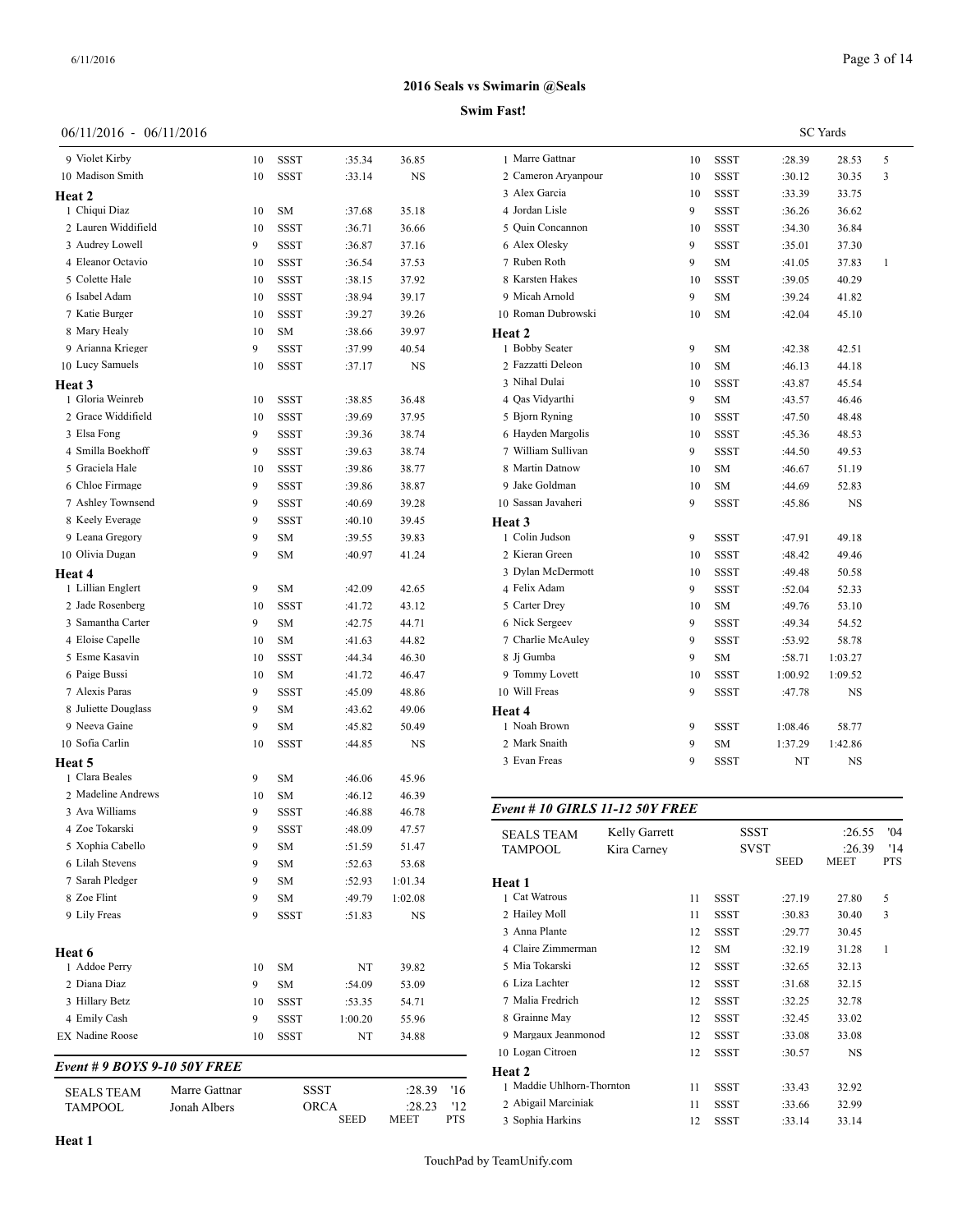# 06/11/2016 - 06/11/2016

| 4 Mariel Moore           | 11 | <b>SSST</b> | :33.22  | 33.42     | 4 Albert     |
|--------------------------|----|-------------|---------|-----------|--------------|
| 5 Abby Brooks            | 12 | <b>SSST</b> | :33.35  | 34.23     | 5 Miles      |
| 6 Madeline Townsend      | 11 | <b>SSST</b> | :34.75  | 34.27     | 6 Aidan      |
| 7 Fiona McDermott        | 12 | <b>SSST</b> | :33.85  | 34.27     | EX Jackso    |
| 8 Bridgette Ryning       | 12 | <b>SSST</b> | :34.59  | 34.62     |              |
| 9 Nicole Everage         | 11 | <b>SSST</b> | :34.21  | 34.74     | Event #      |
| 10 Brie Thompson         | 12 | <b>SM</b>   | :33.81  | 35.23     | <b>SEALS</b> |
| Heat 3                   |    |             |         |           | <b>TAMPC</b> |
| 1 Izzy Uhlhorn-Thornton  | 11 | <b>SSST</b> | :34.88  | 34.42     |              |
| 2 Haley Bosch            | 12 | <b>SM</b>   | :37.02  | 35.17     | Heat 1       |
| 3 Nikole Gregory         | 11 | <b>SM</b>   | :35.71  | 35.62     | 1 Kalia l    |
| 4 Madi Bennerotte        | 12 | <b>SSST</b> | :35.00  | 36.30     | 2 Sarah      |
| 5 Emma Wetmore           | 11 | <b>SM</b>   | :36.89  | 37.72     | 3 Hanna      |
| 6 Marina Stevens         | 11 | <b>SM</b>   | :38.01  | 37.86     | 4 Shann      |
| 7 Maya Canziani          | 11 | <b>SM</b>   | :37.31  | 37.92     | 5 Sophia     |
| 8 Hannah Jackson         | 12 | <b>SSST</b> | :38.42  | 38.32     | 6 Nora I     |
| 9 Sofia Siddiqi          | 11 | <b>SSST</b> | :39.83  | 39.54     | 7 Jane N     |
| 10 Kimia Pourmehr        | 12 | <b>SSST</b> | :36.10  | <b>NS</b> | 8 Katie l    |
| Heat 4                   |    |             |         |           | 9 Chloe      |
| 1 Natalie Potter         | 11 | <b>SSST</b> | NT      | 34.42     | Heat 2       |
| 2 Eva Laborde-Turner     | 11 | SM          | :43.30  | 41.48     | 1 Flynn      |
| 3 Jane Newbegin          | 11 | <b>SSST</b> | :43.59  | 41.86     | 2 Samm       |
| 4 Scarlett Goh           | 11 | <b>SSST</b> | :43.83  | 41.91     | 3 Lina N     |
| 5 Mia Carp               | 12 | <b>SSST</b> | 1:08.01 | 1:08.03   | 4 Ceci N     |
| <b>EX</b> Reese Dahlgren | 12 | <b>SSST</b> | :28.51  | <b>NS</b> | 5 Skye S     |
|                          |    |             |         |           |              |

#### *Event # 11 BOYS 11-12 50Y FREE*

| <b>SEALS TEAM</b>     | Theo Andrews |    | <b>SSST</b> |             | :25.15      | '11 | 8 Emma Standish               | 14             | <b>SM</b>   | :30.75      | 32.94       |            |
|-----------------------|--------------|----|-------------|-------------|-------------|-----|-------------------------------|----------------|-------------|-------------|-------------|------------|
| <b>TAMPOOL</b>        | Theo Andrews |    | <b>SSST</b> |             | :25.15      | '11 | 9 Amelie Benicio              | 13             | <b>SM</b>   | :31.39      | 33.23       |            |
|                       |              |    |             | <b>SEED</b> | <b>MEET</b> | PTS | 10 Alexia Garcia              | 13             | <b>SM</b>   | :31.38      | 33.24       |            |
| Heat 1                |              |    |             |             |             |     | Heat 3                        |                |             |             |             |            |
| 1 Nicolas Owenson     |              | 12 | <b>SSST</b> | :27.40      | 27.62       | 5   | 1 Lulu Woolf                  | 14             | <b>SM</b>   | :32.02      | 32.56       |            |
| 2 Ty Anders Fong      |              | 12 | <b>SSST</b> | :28.62      | 28.53       | 3   | 2 Anna Schreier               | 13             | <b>SSST</b> | :32.51      | 33.11       |            |
| 3 Lucien Roose        |              | 12 | <b>SSST</b> | :30.08      | 30.72       |     | 3 Mei Thomas                  | 14             | <b>SSST</b> | :32.32      | 33.24       |            |
| 4 Tristan Rata        |              | 12 | <b>SSST</b> | :30.52      | 30.76       |     | 4 Ruby Woolf                  | 14             | <b>SM</b>   | :32.84      | 33.43       |            |
| 5 Nick Scruton        |              | 11 | <b>SSST</b> | :31.30      | 31.41       |     | 5 Lucy Goldman                | 13             | <b>SM</b>   | :32.69      | 33.50       |            |
| 6 Robert Placak       |              | 12 | <b>SSST</b> | :30.73      | 31.88       |     | 6 Phoebe Greathouse           | 13             | <b>SSST</b> | :33.37      | 33.54       |            |
| 7 Dexter Watenpaugh   |              | 12 | <b>SSST</b> | :30.87      | 31.98       |     | 7 Gray Timberlake             | 14             | <b>SSST</b> | :34.61      | 34.64       |            |
| 8 Everett Wellbeloved |              | 12 | <b>SM</b>   | :31.55      | 32.62       |     | 8 Camila Alfonso              | 14             | <b>SSST</b> | :35.95      | 37.55       |            |
| 9 Nicolas MacDonald   |              | 11 | <b>SSST</b> | :33.26      | 33.17       |     | Heat 4                        |                |             |             |             |            |
| 10 Zachary Holzer     |              | 12 | <b>SSST</b> | :33.86      | 34.04       |     | 1 Shane Grele                 | 14             | <b>SSST</b> | :29.19      | 29.09       |            |
|                       |              |    |             |             |             |     | 2 Ephets Head                 | 14             | <b>SSST</b> | :30.38      | 30.95       |            |
| <b>Heat 2</b>         |              |    |             |             |             |     | 3 Hannah Becker               | 14             | <b>SSST</b> | :46.81      | 48.16       |            |
| 1 Milo Margolis       |              | 12 | <b>SSST</b> | :34.08      | 33.37       |     |                               |                |             |             |             |            |
| 2 Garrett Mason       |              | 12 | <b>SSST</b> | :34.28      | 34.95       |     |                               |                |             |             |             |            |
| 3 Kevin Snaith        |              | 11 | <b>SM</b>   | :36.71      | 35.24       |     | Event #13 BOYS 13-14 50Y FREE |                |             |             |             |            |
| 4 Luke Stickley       |              | 12 | <b>SSST</b> | :33.93      | 35.33       |     | <b>SEALS TEAM</b>             | Zack Glenn     | <b>SSST</b> |             | :23.03      | '13        |
| 5 Jonathan Lopez      |              | 12 | <b>SM</b>   | :41.44      | 38.26       |     | <b>TAMPOOL</b>                | Daniel Hardman | <b>RHS</b>  |             | :22.70      | '13        |
| 6 Bryce Mason         |              | 12 | <b>SSST</b> | :36.93      | 38.38       |     |                               |                |             | <b>SEED</b> | <b>MEET</b> | <b>PTS</b> |
| 7 Brendan Sheehan     |              | 11 | <b>SM</b>   | :37.12      | 38.51       |     | Heat 1                        |                |             |             |             |            |
| 8 Mac Swergold        |              | 11 | <b>SSST</b> | :39.57      | 39.62       |     | 1 Noah Erikson                | 13             | <b>SSST</b> | :24.73      | 25.11       | 5          |
| 9 Lukas Plotts        |              | 11 | <b>SSST</b> | :37.86      | 39.90       |     | 2 Luther Fong                 | 14             | <b>SSST</b> | :26.43      | 26.42       | 3          |
| 10 Owen Bourdages     |              | 12 | <b>SSST</b> | :38.33      | <b>NS</b>   |     | 3 Cade Smith                  | 14             | <b>SSST</b> | :27.98      | 28.47       |            |
| Heat 3                |              |    |             |             |             |     | 4 Rowan Davis                 | 14             | <b>SSST</b> | :26.96      | 28.68       |            |
| 1 Alex Cruz           |              | 11 | <b>SM</b>   | NT          | 32.35       |     | 5 Walker Burdick              | 13             | <b>SM</b>   | :29.38      | 28.80       | 1          |
| 2 Adrian MacDonald    |              | 12 | <b>SSST</b> | NT          | 33.26       |     | 6 Henry Tomasch               | 13             | <b>SM</b>   | :29.51      | 29.75       |            |
| 3 Angel Gomez         |              | 11 | <b>SM</b>   | :45.04      | 43.04       |     | 7 Marshall Sekula             | 13             | <b>SSST</b> | :28.73      | 29.78       |            |

# SEED MEET PTS 10 Alexia Garcia 13 SM :31.38 33.24 Alberto Diaz 11 SM :44.70 45.46 Miles Urban 11 SM :41.48 45.64 Aidan Dolan 11 SM :48.15 49.93 EX Jackson Stewart 11 SSST :30.65 30.84 *Event # 12 GIRLS 13-14 50Y FREE* SEALS TEAM Annie Whalen SSST :25.88 '12<br>TAMPOOL Annie Whalen SSST :25.80 '12 TAMPOOL Annie Whalen SSST :25.80 '12<br>SEED MEET PTS **Heat 1** Kalia Firmage 14 SSST :26.71 27.26 5 Sarah Erikson 14 SSST :27.58 27.42 3 Hannah Matcham 14 SM :27.63 28.18 1 Shannon Watridge 13 SSST :27.16 28.43 Sophia Brooks 13 SSST :28.98 28.66 Nora Riedinger 14 SSST :29.61 28.80 Jane McNevin 13 SM :29.48 29.82 8 Katie McCallister 13 SM :29.39 30.64 Chloe Jeanmonod 13 SSST :30.35 31.12 **Heat 2** Flynn Marrinson 14 SM :30.91 30.30 2 Sammy Scruton 13 SSST :30.65 31.21 Lina Mizukami 14 SSST :30.81 31.34 4 Ceci Meade 13 SSST :31.45 31.78 Skye Stewart 13 SSST :30.76 32.16 Julia Smith 14 SM :31.57 32.19 Bella Larson 13 SSST :31.68 32.33 Emma Standish 14 SM :30.75 32.94 **Heat 3** Lulu Woolf 14 SM :32.02 32.56

**Swim Fast! 2016 Seals vs Swimarin @Seals**

## *Event # 13 BOYS 13-14 50Y FREE*

| <b>SEALS TEAM</b> | Zack Glenn     | <b>SSST</b> |             | :23.03      | 13         |
|-------------------|----------------|-------------|-------------|-------------|------------|
| <b>TAMPOOL</b>    | Daniel Hardman | <b>RHS</b>  |             | :22.70      | '13        |
|                   |                |             | <b>SEED</b> | <b>MEET</b> | <b>PTS</b> |
| Heat 1            |                |             |             |             |            |
| 1 Noah Erikson    | 13             | <b>SSST</b> | :24.73      | 25.11       | 5          |
| 2 Luther Fong     | 14             | <b>SSST</b> | :26.43      | 26.42       | 3          |
| 3 Cade Smith      | 14             | <b>SSST</b> | :27.98      | 28.47       |            |
| 4 Rowan Davis     | 14             | <b>SSST</b> | :26.96      | 28.68       |            |
| 5 Walker Burdick  | 13             | <b>SM</b>   | :29.38      | 28.80       |            |
| 6 Henry Tomasch   | 13             | <b>SM</b>   | :29.51      | 29.75       |            |
| 7 Marshall Sekula | 13             | <b>SSST</b> | :28.73      | 29.78       |            |

TouchPad by TeamUnify.com

SC Yards

**MEET**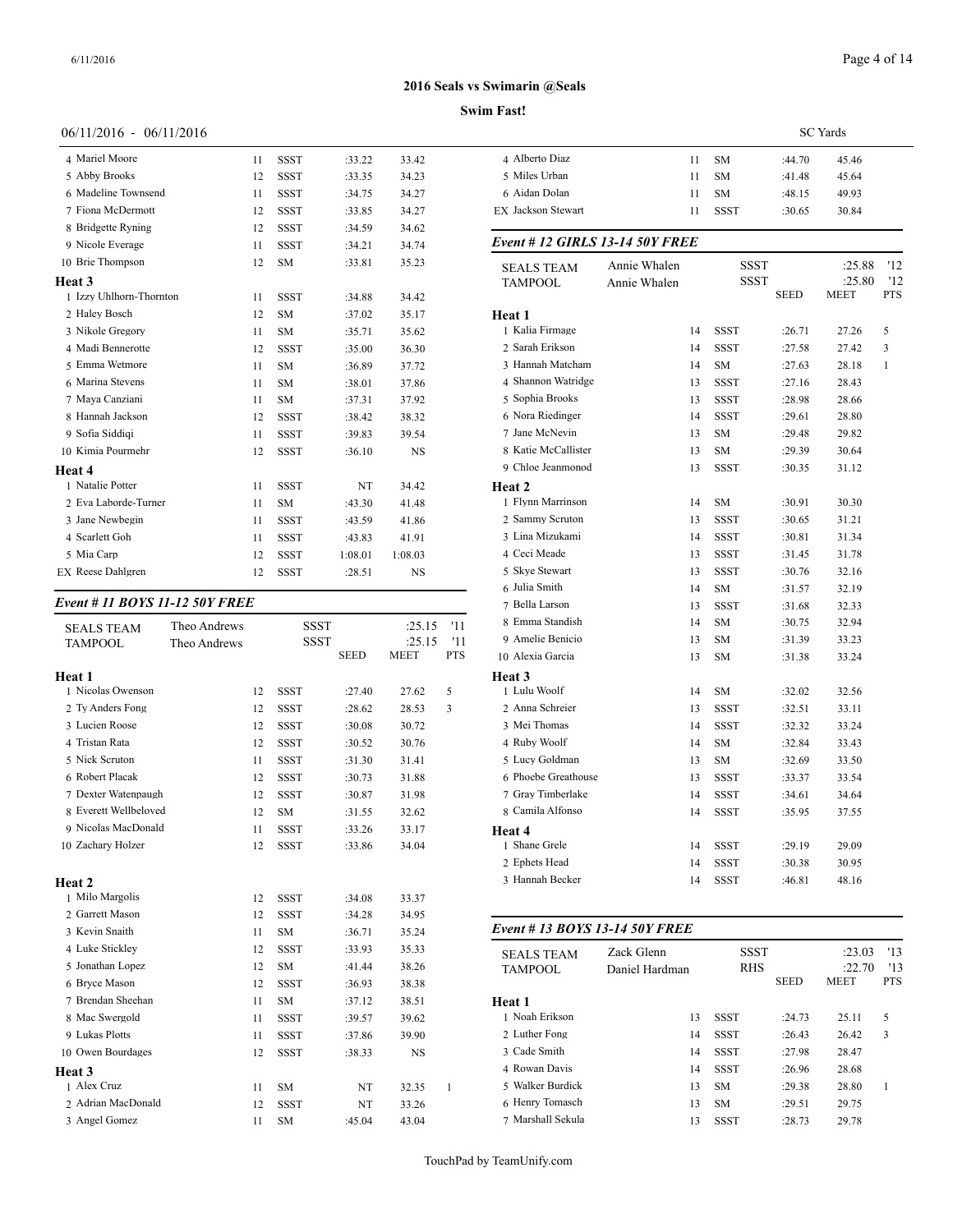# **Swim Fast!**

#### 06/11/2016 - 06/11/2016

| 8 Nick Miller       | 14 | <b>SSST</b> | :29.78 | 30.98     |                    |
|---------------------|----|-------------|--------|-----------|--------------------|
| 9 Avery Plotts      | 13 | <b>SSST</b> | :30.10 | 31.55     | Heat 3             |
| 10 Connor Thorp     | 13 | <b>SM</b>   | :29.90 | 32.04     | $1 \text{ Zoë } B$ |
| Heat 2              |    |             |        |           | 2 Mila L           |
| 1 Simon Bruinsma    | 14 | <b>SSST</b> | :31.23 | 31.31     | 3 Kiera            |
| 2 Erik Diaz         | 13 | <b>SM</b>   | :31.54 | 32.03     | 4 Maria            |
| 3 Joshua Holzer     | 14 | <b>SSST</b> | :31.34 | 33.01     | 5 Cruz C           |
| 4 Foster Lehman     | 13 | <b>SSST</b> | :32.10 | 34.55     | 6 Sierra           |
| 5 Levi Woodall      | 13 | <b>SM</b>   | :41.55 | 37.82     | 7 Charli           |
| 6 Sam Ross          | 13 | <b>SSST</b> | :39.24 | 39.69     | 8 Riley'           |
| 7 Eno Begic-Toepfer | 14 | <b>SSST</b> | :30.38 | <b>NS</b> | 9 Jordyr           |
|                     |    |             |        |           |                    |

## *Event # 14 GIRLS 15-18 100Y FREE*

| <b>SEALS TEAM</b><br><b>TAMPOOL</b> | Michele Cherrick<br>Sasha Petrova | <b>SSST</b><br><b>SSST</b> | <b>SEED</b> | :55.31<br>:55.49<br><b>MEET</b> | '83<br>'12<br><b>PTS</b> | .<br>1 Laila Hochschil<br>2 Eva Sepulveda<br>3 Natalie Wetmore |
|-------------------------------------|-----------------------------------|----------------------------|-------------|---------------------------------|--------------------------|----------------------------------------------------------------|
| Heat 1                              |                                   |                            |             |                                 |                          | 4 Jolie Brown                                                  |
| 1 Nicole Gamboa                     | 18                                | SSST                       | 1:00.88     | 1:01.21                         | 5                        | 5 Riley Greathous                                              |
| 2 Sabrina Haechler                  | 16                                | <b>SSST</b>                | NT          | 1:01.32                         | 3                        | 6 Sonia Brown                                                  |
| 3 Tessa Pares                       | 15                                | <b>SSST</b>                | 1:00.70     | 1:02.09                         |                          | 7 Chelsea Rodrigu                                              |
| EX Maya Rabow                       | 15                                | <b>SSST</b>                | 1:02.15     | 1:01.04                         |                          | 8 Aviva Gordon                                                 |
|                                     |                                   |                            |             |                                 |                          |                                                                |

# *Event # 15 BOYS 15-18 100Y FREE*

| <b>SEALS TEAM</b><br><b>TAMPOOL</b> | Pete Semone<br>Jonathan Farbman | <b>SSST</b><br>ORCA |             | :49.18<br>:49.16 | '84<br>'14 | 1 Sierra Duncan<br>EX Amanda Mauzy |  |
|-------------------------------------|---------------------------------|---------------------|-------------|------------------|------------|------------------------------------|--|
| Heat 1                              |                                 |                     | <b>SEED</b> | <b>MEET</b>      | <b>PTS</b> | 3 Amara Duncan<br>4 Ryann Beeber   |  |
| 1 Jonah Buessing                    | 15                              | <b>SSST</b>         | 1:10.45     | 1:07.93          | 5.         |                                    |  |
| 2 Tristan Maass                     | 16                              | <b>SSST</b>         | :55.27      | NS               |            | Event # $17 BOY$                   |  |
| 3 Jackson Hettler                   | 18                              | <b>SSST</b>         | :52.10      | NS               |            | <b>SEALS TEAM</b>                  |  |

# *Event # 16 GIRLS 8&UN 25Y BACK*

| <b>SEALS TEAM</b>   | Caitlin Ouill |   | <b>SSST</b> |             | :18.47                | '14<br>'14 | Heat 1<br>1 Jeff Sauls |
|---------------------|---------------|---|-------------|-------------|-----------------------|------------|------------------------|
| <b>TAMPOOL</b>      | Caitlin Ouill |   | SSST        | <b>SEED</b> | :19.41<br><b>MEET</b> | <b>PTS</b> | 2 Viggo Zarrehpar      |
| Heat 1              |               |   |             |             |                       |            | 3 Charlie Cain         |
| 1 Charlotte Derrick |               | 8 | <b>SSST</b> | :19.75      | 20.24                 | 5          | 4 Aaron Gordon         |
| 2 Mirabel Arlander  |               | 8 | <b>SSST</b> | :20.91      | 21.28                 | 3          | 5 Finn Crolev          |
| 3 Esme Palmer       |               | 8 | <b>SSST</b> | :22.23      | 23.05                 |            | 6 Dylan Potter         |
| 4 Lara Gattnar      |               | 8 | <b>SSST</b> | :22.77      | 23.28                 |            |                        |
|                     |               |   |             |             |                       |            | 7 Patrick Quill        |
| 5 Therese Gasser    |               | 8 | <b>SSST</b> | :23.18      | 23.28                 |            | 8 Leo Datnow           |
| 6 Annika Hakes      |               | 8 | <b>SSST</b> | :23.00      | 23.66                 |            | 9 Carlos Angeles       |
| 7 Ella Garrett      |               | 8 | <b>SM</b>   | :24.56      | 24.62                 | 1          | 10 Milo Vidyarthi      |
| 8 Samantha Octavio  |               | 8 | <b>SSST</b> | :25.38      | 25.11                 |            | Heat 2                 |
| 9 Sally Standish    |               | 8 | <b>SM</b>   | :24.75      | 25.80                 |            | 1 Ethan Hernande       |
| 10 Reese Hanna      |               | 7 | <b>SSST</b> | :24.77      | 28.19                 |            | 2 Will Healy           |
| <b>Heat 2</b>       |               |   |             |             |                       |            | 3 Arya Thapa           |
| 1 Alyssa Hill       |               | 8 | <b>SSST</b> | :26.05      | 25.51                 |            | 4 Cooper Stafford      |
| 2 Jennie Berman     |               | 7 | <b>SSST</b> | :27.03      | 26.67                 |            | 5 Archer Capinpir      |
| 3 Aurora Derrick    |               | 6 | <b>SSST</b> | :28.08      | 28.56                 |            | 6 Carl Wozniak         |
| 4 Kyra Mahal        |               | 8 | <b>SSST</b> | :26.12      | 29.00                 |            | 7 Dean Wozniak         |
| 5 Ziza Rafieetary   |               | 8 | <b>SSST</b> | :27.43      | 29.17                 |            | 8 Oliver Arnold        |
| 6 Lauren Townsend   |               | 6 | <b>SSST</b> | :26.84      | 29.47                 |            | Heat 3                 |
| 7 Sydney Goh        |               | 8 | <b>SSST</b> | :27.77      | 29.65                 |            | 1 Billy Vicente        |
| 8 Jackie Berman     |               | 7 | <b>SSST</b> | :25.44      | 30.40                 |            | 2 Dustin Sergeev       |
| 9 Camille Wilkinson |               | 8 | <b>SSST</b> | :27.68      | 30.61                 |            | 3 Mason Zener          |
| 10 Demi Beykpour    |               | 7 | <b>SSST</b> | :28.19      | 30.90                 |            | 4 Cooper Griffin       |

|                       |                | <b>SC</b> Yards |         |           |  |  |  |  |
|-----------------------|----------------|-----------------|---------|-----------|--|--|--|--|
|                       |                |                 |         |           |  |  |  |  |
| Heat 3                |                |                 |         |           |  |  |  |  |
| 1 Zoë Bruce           | 8              | <b>SM</b>       | :29.06  | 28.60     |  |  |  |  |
| 2 Mila Dawson         | 7              | <b>SM</b>       | :31.31  | 28.62     |  |  |  |  |
| 3 Kiera Lensing       | 8              | <b>SSST</b>     | :30.65  | 29.13     |  |  |  |  |
| 4 Mariana Alencar     | 8              | <b>SM</b>       | :28.83  | 29.99     |  |  |  |  |
| 5 Cruz Gattnar        | 6              | <b>SSST</b>     | :31.85  | 31.38     |  |  |  |  |
| 6 Sierra Chang        | 6              | <b>SSST</b>     | :31.34  | 31.43     |  |  |  |  |
| 7 Charlie Nute        | 6              | <b>SM</b>       | :29.45  | 32.69     |  |  |  |  |
| 8 Riley Tokarski      | $\overline{7}$ | <b>SSST</b>     | :33.57  | 35.04     |  |  |  |  |
| 9 Jordyn Beeber       | $\overline{7}$ | <b>SM</b>       | :32.78  | 36.38     |  |  |  |  |
| 10 Marilin De Leon    | $\overline{7}$ | <b>SM</b>       | :30.80  | 37.43     |  |  |  |  |
| Heat 4                |                |                 |         |           |  |  |  |  |
| 1 Laila Hochschild    | 7              | <b>SSST</b>     | :35.46  | 32.70     |  |  |  |  |
| 2 Eva Sepulveda       | 5              | <b>SM</b>       | :34.43  | 33.67     |  |  |  |  |
| 3 Natalie Wetmore     | 7              | <b>SM</b>       | :35.96  | 36.54     |  |  |  |  |
| 4 Jolie Brown         | 6              | <b>SM</b>       | :34.89  | 36.61     |  |  |  |  |
| 5 Riley Greathouse    | $\overline{7}$ | <b>SSST</b>     | :37.10  | 36.91     |  |  |  |  |
| 6 Sonia Brown         | 6              | <b>SSST</b>     | :34.15  | 37.81     |  |  |  |  |
| 7 Chelsea Rodriguez   | 6              | <b>SM</b>       | :41.77  | 38.14     |  |  |  |  |
| 8 Aviva Gordon        | 6              | <b>SSST</b>     | :42.18  | 39.06     |  |  |  |  |
| 9 Gabriella San Diego | 6              | <b>SM</b>       | :40.95  | NS        |  |  |  |  |
| Heat 5                |                |                 |         |           |  |  |  |  |
| 1 Sierra Duncan       | 6              | <b>SSST</b>     | 1:42.57 | 1:14.09   |  |  |  |  |
| EX Amanda Mauzy       | 8              | <b>SSST</b>     | NT      | 20.83     |  |  |  |  |
| 3 Amara Duncan        | $\overline{7}$ | <b>SSST</b>     | :50.61  | <b>NS</b> |  |  |  |  |
| 4 Ryann Beeber        | 5              | <b>SM</b>       | :58.42  | <b>NS</b> |  |  |  |  |
|                       |                |                 |         |           |  |  |  |  |

# *Event # 17 BOYS 8&UN 25Y BACK*

| <b>SEALS TEAM</b>    | Theo Andrews |                | <b>SSST</b> |             | :17.85                | '07               |
|----------------------|--------------|----------------|-------------|-------------|-----------------------|-------------------|
| <b>TAMPOOL</b>       | Finn Aune    |                | <b>WAVE</b> | <b>SEED</b> | :17.19<br><b>MEET</b> | '12<br><b>PTS</b> |
| Heat 1               |              |                |             |             |                       |                   |
| 1 Jeff Sauls         |              | 7              | <b>SM</b>   | :25.46      | 23.85                 | 5                 |
| 2 Viggo Zarrehparvar |              | $\overline{7}$ | <b>SSST</b> | :27.31      | 24.74                 | 3                 |
| 3 Charlie Cain       |              | 8              | <b>SM</b>   | :28.89      | 26.36                 | 1                 |
| 4 Aaron Gordon       |              | 8              | <b>SSST</b> | :25.57      | 26.89                 |                   |
| 5 Finn Croley        |              | 8              | <b>SSST</b> | :25.68      | 28.10                 |                   |
| 6 Dylan Potter       |              | 8              | <b>SSST</b> | :26.54      | 28.11                 |                   |
| 7 Patrick Quill      |              | 7              | <b>SSST</b> | :28.80      | 28.26                 |                   |
| 8 Leo Datnow         |              | 8              | <b>SM</b>   | :28.34      | 28.26                 |                   |
| 9 Carlos Angeles     |              | 8              | <b>SM</b>   | :27.72      | 28.50                 |                   |
| 10 Milo Vidyarthi    |              | 7              | <b>SM</b>   | :29.13      | 29.31                 |                   |
| Heat 2               |              |                |             |             |                       |                   |
| 1 Ethan Hernandez    |              | 7              | <b>SM</b>   | :33.25      | 30.97                 |                   |
| 2 Will Healy         |              | $\tau$         | <b>SM</b>   | :29.69      | 33.16                 |                   |
| 3 Arya Thapa         |              | 7              | <b>SM</b>   | :35.11      | 35.21                 |                   |
| 4 Cooper Stafford    |              | 8              | <b>SSST</b> | :32.94      | 36.24                 |                   |
| 5 Archer Capinpin    |              | 6              | <b>SM</b>   | :37.09      | 37.52                 |                   |
| 6 Carl Wozniak       |              | 6              | <b>SSST</b> | :29.27      | 39.93                 |                   |
| 7 Dean Wozniak       |              | 8              | <b>SSST</b> | :30.90      | 41.02                 |                   |
| 8 Oliver Arnold      |              | 7              | <b>SM</b>   | :39.54      | $_{\rm NS}$           |                   |
| Heat 3               |              |                |             |             |                       |                   |
| 1 Billy Vicente      |              | 8              | <b>SM</b>   | NT          | 32.63                 |                   |
| 2 Dustin Sergeev     |              | $\tau$         | <b>SSST</b> | :34.67      | 35.85                 |                   |
| 3 Mason Zener        |              | $\overline{7}$ | <b>SSST</b> | :42.67      | 41.27                 |                   |
| 4 Cooper Griffin     |              | 8              | <b>SSST</b> | :53.38      | 54.17                 |                   |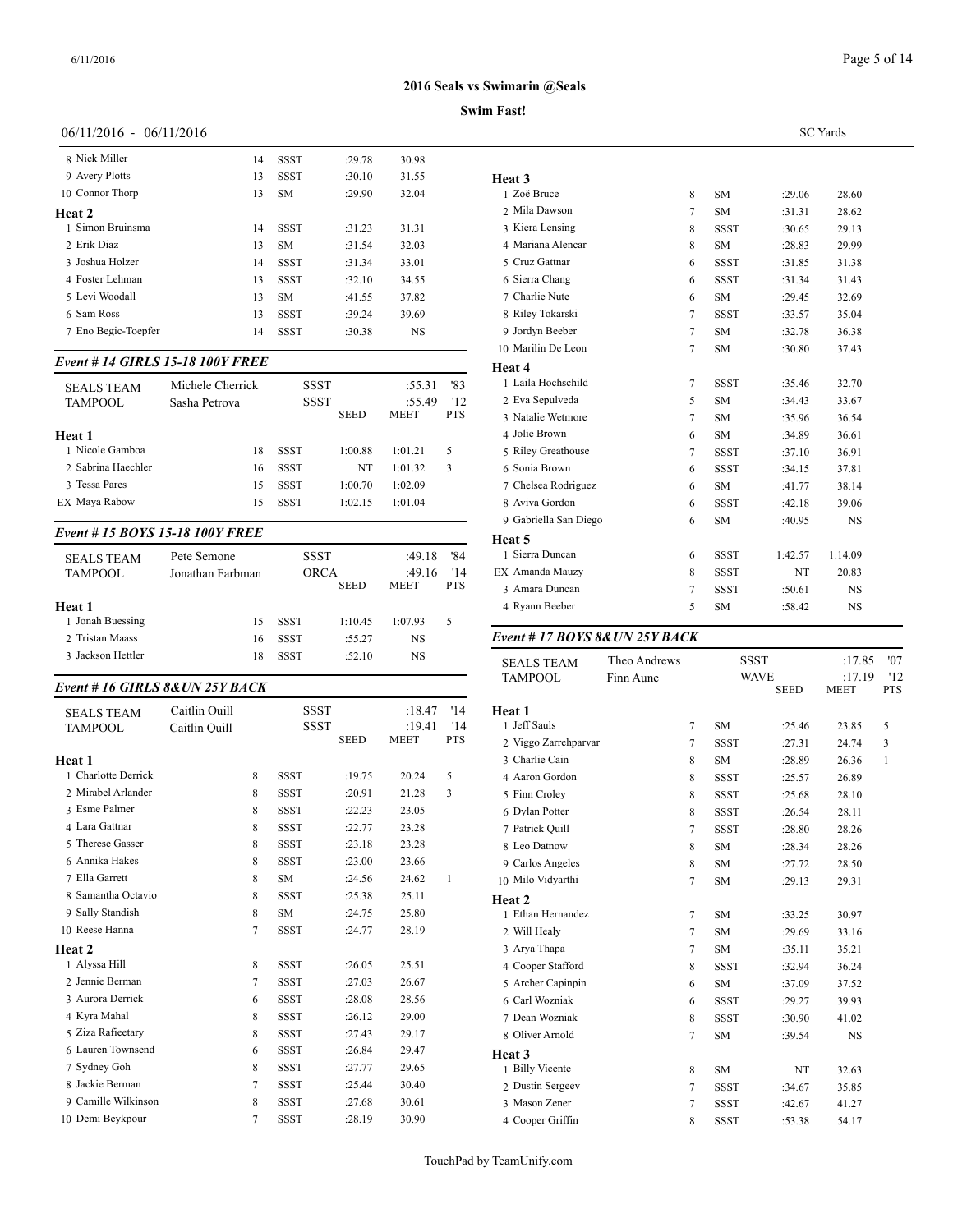# **Swim Fast!**

# 06/11/2016 - 06/11/2016

# *Event # 18 GIRLS 9-10 50Y BACK*

| SEALS TEAM            | Catherine Watrous |             | SSST        | :32.29      | '15        | <b>PEULO LEUM</b><br>TAMPOOL |
|-----------------------|-------------------|-------------|-------------|-------------|------------|------------------------------|
| <b>TAMPOOL</b>        | Catherine Watrous |             | <b>SSST</b> | :33.78      | '15        |                              |
|                       |                   |             | SEED        | <b>MEET</b> | <b>PTS</b> | Heat 1                       |
| Heat 1                |                   |             |             |             |            | 1 Marre Gattnar              |
| 1 Caitlin Quill       | 10                | SSST        | :35.58      | 36.20       | 5          | 2 Alex Garcia                |
| 2 Maeve McAuley       | 10                | SSST        | :37.80      | 38.46       | 3          | 3 Felix Fulton               |
| 3 Ellie Diaz          | 10                | SΜ          | :39.74      | 38.95       | 1          | 4 Quin Concannoi             |
| 4 Gabriella Plonowski | 10                | SSST        | :39.51      | 39.86       |            | 5 Karsten Hakes              |
| 5 Addison Everage     | 9                 | SSST        | :38.83      | 40.24       |            | 6 Ruben Roth                 |
| 6 Aoife Raitt         | 10                | SSST        | :43.38      | 42.15       |            | 7 Bjorn Ryning               |
| 7 Nadine Roose        | 10                | SSST        | :42.74      | 42.35       |            | 8 William Sullivar           |
| 8 Violet Kirby        | 10                | SSST        | :43.25      | 43.94       |            | 9 Roman Dubrow               |
| 9 Amelia King         | 9                 | SSST        | :43.07      | 44.20       |            | 10 Micah Arnold              |
| 10 Eleanor Octavio    | 10                | SSST        | :43.84      | 48.23       |            | Heat 2                       |
| Heat 2                |                   |             |             |             |            | 1 Qas Vidyarthi              |
| 1 Francesca San Diego | 10                | SΜ          | :44.34      | 42.72       |            | 2 Fazzatti Deleon            |
| 2 Chiqui Diaz         | 10                | SM          | :44.95      | 43.10       |            | 3 Carter Drey                |
| 3 Lauren Widdifield   | 10                | SSST        | :44.20      | 43.23       |            | 4 Nihal Dulai                |
| 4 Audrey Lowell       | 9                 | SSST        | :45.35      | 44.57       |            | 5 Martin Datnow              |
| 5 Chloe Firmage       | 9                 | <b>SSST</b> | :44.75      | 46.19       |            | 6 Hayden Margoli             |
| 6 Juliette Douglass   | 9                 | SМ          | :47.19      | 47.29       |            | 7 Nick Sergeev               |
| 7 Smilla Boekhoff     | 9                 | SSST        | :47.12      | 47.36       |            | 8 Colin Judson               |
| 8 Ashley Townsend     | 9                 | SSST        | :46.38      | 48.28       |            | 9 Charlie McAule             |
| 9 Samantha Carter     | 9                 | SМ          | :48.34      | 49.52       |            | 10 Will Freas                |
| 10 Sylvie May         | 10                | SSST        | :47.90      | NS          |            | Heat 3                       |
| Heat 3                |                   |             |             |             |            | 1 Noah Brown                 |
| 1 Graciela Hale       | 10                | SSST        | :50.81      | 47.94       |            | 2 Tommy Lovett               |
| 2 Colette Hale        | 10                | SSST        | :50.57      | 48.07       |            | EX Cameron Aryan             |
| 3 Grace Widdifield    | 10                | SSST        | :49.38      | 50.76       |            |                              |
| 4 Esme Kasavin        | 10                | SSST        | :51.08      | 52.22       |            | Event # 20 GIRI              |
| 5 Isabel Adam         | 10                | SSST        | :50.17      | 52.37       |            | <b>SEALS TEAM</b>            |
| 6 Paige Bussi         | 10                | SΜ          | :51.96      | 53.74       |            | TAMPOOL                      |
| 7 Jade Rosenberg      | 10                | SSST        | :51.63      | 53.78       |            |                              |
| 8 Alexis Paras        | 9                 | SSST        | :49.69      | 54.17       |            | Heat 1                       |
| 9 Hillary Betz        | 10                | SSST        | :51.08      | 56.06       |            | 1 Arika Kalfayan             |
| 10 Eloise Capelle     | 10                | SΜ          | :52.60      | 57.22       |            | 2 Sarah Williams             |
| Heat 4                |                   |             |             |             |            | 3 Malia Fredrich             |
| 1 Arianna Krieger     | 9                 | SSST        | :53.40      | 47.92       |            | 4 Anna Plante                |
| 2 Leana Gregory       | 9                 | SM          | :56.39      | 51.25       |            | 5 Abigail Marcini            |
| 3 Katie Burger        | 10                | SSST        | :54.65      | 53.90       |            | 6 Margaux Jeanm              |
| 4 Ava Williams        | 9                 | SSST        | :54.54      | 54.51       |            | 7 Grainne May                |
| 5 Sofia Carlin        | 10                | SSST        | 1:00.12     | 55.07       |            | 8 Kylie Johnstone            |
| 6 Clara Beales        | 9                 | SΜ          | :57.62      | 55.59       |            | 9 Mia Tokarski               |
| 7 Sarah Pledger       | 9                 | SΜ          | :54.21      | 56.76       |            | 10 Sophia Harkins            |
| 8 Mathilde Lambert    | 9                 | SM          | :59.63      | 57.24       |            | Heat 2                       |
| 9 Diana Diaz          | 9                 | SΜ          | :57.78      | 58.12       |            | 1 Claire Zimmern             |
| 10 Neeva Gaine        | 9                 | SΜ          | :55.32      | 1:01.27     |            | 2 Madeline Towns             |
| Heat 5                |                   |             |             |             |            | 3 Natalie Potter             |
| 1 Addoe Perry         | 10                | SΜ          | NT          | 47.61       |            | 4 Mariel Moore               |
| 2 Xophia Cabello      | 9                 | SΜ          | 1:02.68     | 1:02.08     |            | 5 Tawny Strotz               |
| 3 Zoe Flint           | 9                 | SΜ          | 1:09.73     | 1:05.75     |            | 6 Madi Bennerotto            |
| 4 Emily Cash          | 9                 | SSST        | 1:05.55     | 1:07.26     |            | 7 Nicole Everage             |
| 5 Madison Smith       | 10                | SSST        | NT          | NS          |            | 8 Nikole Gregory             |
|                       |                   |             |             |             |            |                              |

#### SC Yards

| Event # 19 BOYS 9-10 50Y BACK |               |             |                            |                       |                   |  |  |  |
|-------------------------------|---------------|-------------|----------------------------|-----------------------|-------------------|--|--|--|
| <b>SEALS TEAM</b>             | Taylor Gamboa |             | <b>SSST</b>                | :34.24                | '02               |  |  |  |
| <b>TAMPOOL</b>                | Ethan Lewczyk |             | <b>SVAT</b><br><b>SEED</b> | :33.05<br><b>MEET</b> | '12<br><b>PTS</b> |  |  |  |
| Heat 1                        |               |             |                            |                       |                   |  |  |  |
| 1 Marre Gattnar               | 10            | <b>SSST</b> | :34.81                     | 34.94                 | 5                 |  |  |  |
| 2 Alex Garcia                 | 10            | <b>SSST</b> | :41.02                     | 40.67                 | 3                 |  |  |  |
| 3 Felix Fulton                | 9             | <b>SSST</b> | :44.29                     | 45.12                 |                   |  |  |  |
| 4 Ouin Concannon              | 10            | <b>SSST</b> | :42.79                     | 45.72                 |                   |  |  |  |
| 5 Karsten Hakes               | 10            | <b>SSST</b> | :46.38                     | 47.51                 |                   |  |  |  |
| 6 Ruben Roth                  | 9             | <b>SM</b>   | :48.56                     | 48.40                 | $\mathbf{1}$      |  |  |  |
| 7 Bjorn Ryning                | 10            | <b>SSST</b> | :54.27                     | 51.62                 |                   |  |  |  |
| 8 William Sullivan            | 9             | <b>SSST</b> | :51.19                     | 53.14                 |                   |  |  |  |
| 9 Roman Dubrowski             | 10            | <b>SM</b>   | :54.85                     | 57.32                 |                   |  |  |  |
| 10 Micah Arnold               | 9             | <b>SM</b>   | :54.46                     | 59.94                 |                   |  |  |  |
| Heat 2                        |               |             |                            |                       |                   |  |  |  |
| 1 Qas Vidyarthi               | 9             | <b>SM</b>   | :55.20                     | 55.27                 |                   |  |  |  |
| 2 Fazzatti Deleon             | 10            | <b>SM</b>   | 1:00.56                    | 57.39                 |                   |  |  |  |
| 3 Carter Drey                 | 10            | <b>SM</b>   | :56.76                     | 58.23                 |                   |  |  |  |
| 4 Nihal Dulai                 | 10            | <b>SSST</b> | :56.66                     | 58.36                 |                   |  |  |  |
| 5 Martin Datnow               | 10            | <b>SM</b>   | :59.85                     | 59.32                 |                   |  |  |  |
| 6 Hayden Margolis             | 10            | <b>SSST</b> | 1:04.16                    | 1:04.72               |                   |  |  |  |
| 7 Nick Sergeev                | 9             | <b>SSST</b> | 1:02.90                    | 1:04.84               |                   |  |  |  |
| 8 Colin Judson                | 9             | <b>SSST</b> | 1:01.61                    | 1:05.11               |                   |  |  |  |
| 9 Charlie McAuley             | 9             | <b>SSST</b> | 1:10.98                    | 1:14.93               |                   |  |  |  |
| 10 Will Freas                 | 9             | <b>SSST</b> | :56.32                     | $_{\rm NS}$           |                   |  |  |  |
| Heat 3                        |               |             |                            |                       |                   |  |  |  |
| 1 Noah Brown                  | 9             | <b>SSST</b> | 1:19.14                    | 1:16.64               |                   |  |  |  |
| 2 Tommy Lovett                | 10            | <b>SSST</b> | 1:14.13                    | 1:27.12               |                   |  |  |  |
| EX Cameron Aryanpour          | 10            | <b>SSST</b> | :37.42                     | 37.79                 |                   |  |  |  |

#### *Event # 20 GIRLS 11-12 50Y BACK*

|        | <b>SEALS TEAM</b>   | Catherine Watrous |             | <b>SSST</b> | :31.88      | '15        |  |
|--------|---------------------|-------------------|-------------|-------------|-------------|------------|--|
|        | <b>TAMPOOL</b>      | Kira Carney       |             | <b>SVST</b> | :30.74      | '14        |  |
|        |                     |                   |             | <b>SEED</b> | <b>MEET</b> | <b>PTS</b> |  |
| Heat 1 |                     |                   |             |             |             |            |  |
|        | 1 Arika Kalfayan    | 12                | <b>SM</b>   | :35.58      | 34.13       | 5          |  |
|        | 2 Sarah Williams    | 12                | <b>SM</b>   | :37.92      | 35.47       | 3          |  |
|        | 3 Malia Fredrich    | 12                | <b>SSST</b> | :35.65      | 35.68       | 1          |  |
|        | 4 Anna Plante       | 12                | <b>SSST</b> | :37.68      | 37.23       |            |  |
|        | 5 Abigail Marciniak | 11                | <b>SSST</b> | :37.68      | 37.50       |            |  |
|        | 6 Margaux Jeanmonod | 12                | <b>SSST</b> | :37.99      | 38.43       |            |  |
|        | 7 Grainne May       | 12                | <b>SSST</b> | :39.48      | 38.71       |            |  |
|        | 8 Kylie Johnstone   | 11                | <b>SSST</b> | :38.31      | 38.87       |            |  |
|        | 9 Mia Tokarski      | 12                | <b>SSST</b> | :38.19      | 39.24       |            |  |
|        | 10 Sophia Harkins   | 12                | <b>SSST</b> | :38.73      | 39.27       |            |  |
| Heat 2 |                     |                   |             |             |             |            |  |
|        | 1 Claire Zimmerman  | 12                | <b>SM</b>   | :39.65      | 39.31       |            |  |
|        | 2 Madeline Townsend | 11                | <b>SSST</b> | :40.72      | 40.24       |            |  |
|        | 3 Natalie Potter    | 11                | <b>SSST</b> | :39.98      | 40.72       |            |  |
|        | 4 Mariel Moore      | 11                | <b>SSST</b> | :41.51      | 41.29       |            |  |
|        | 5 Tawny Strotz      | 11                | <b>SSST</b> | :42.30      | 42.25       |            |  |
|        | 6 Madi Bennerotte   | 12                | <b>SSST</b> | :42.78      | 42.76       |            |  |
|        | 7 Nicole Everage    | 11                | <b>SSST</b> | :40.10      | 42.94       |            |  |
|        | 8 Nikole Gregory    | 11                | <b>SM</b>   | :42.95      | 44.82       |            |  |
|        | 9 Abby Brooks       | 12                | <b>SSST</b> | :42.05      | 45.19       |            |  |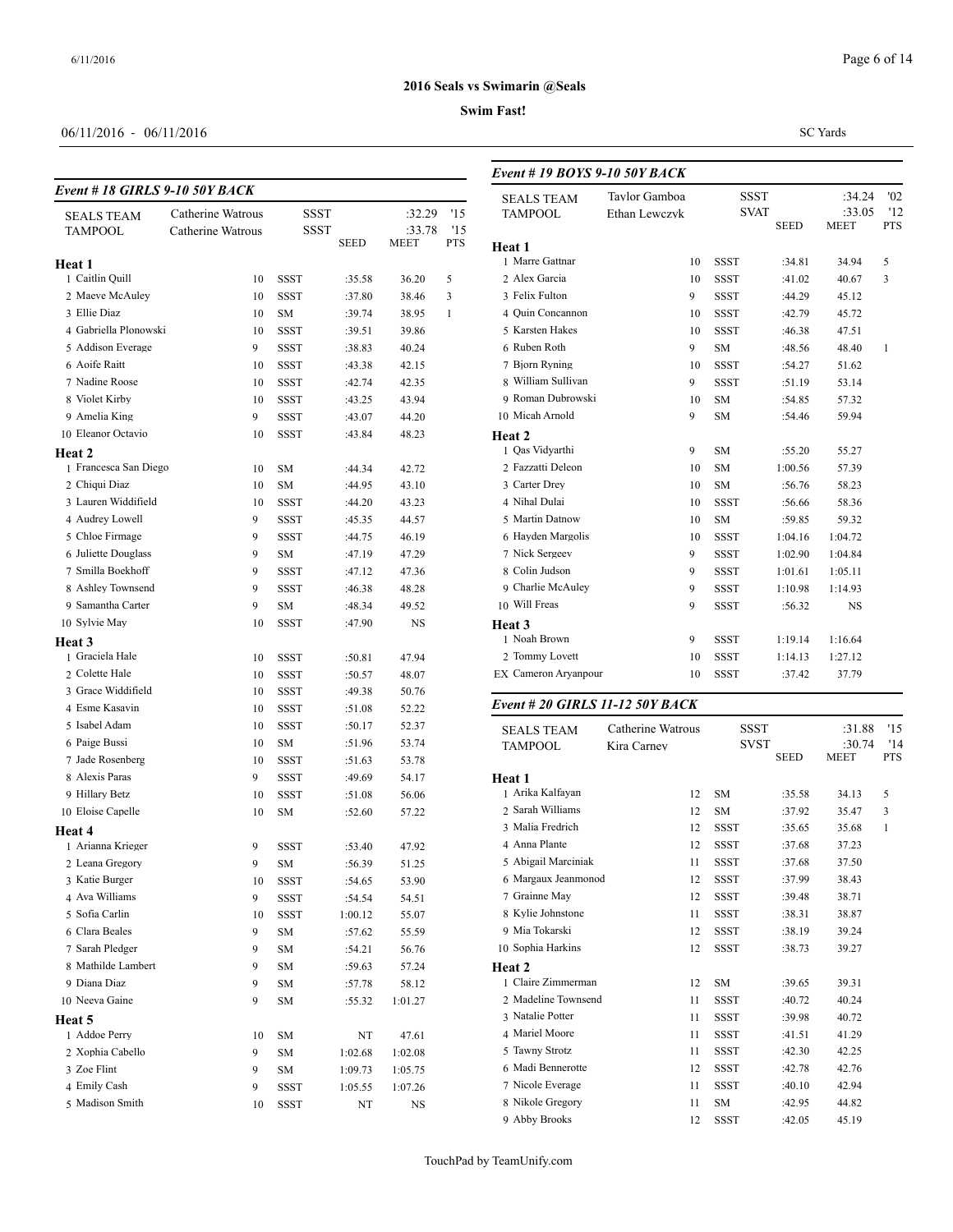#### **Swim Fast!**

#### 06/11/2016 - 06/11/2016

| 10 Logan Citroen        | 12 | <b>SSST</b> | :40.16    | <b>NS</b> | 7 Phoeb           |
|-------------------------|----|-------------|-----------|-----------|-------------------|
| Heat 3                  |    |             |           |           | 8 Phoen           |
| 1 Izzy Uhlhorn-Thornton | 11 | <b>SSST</b> | <b>NT</b> | 41.83     |                   |
| 2 Maya Canziani         | 11 | SM.         | :45.11    | 43.48     |                   |
| 3 Sofia Siddigi         | 11 | <b>SSST</b> | :46.84    | 45.98     | Event # $\lambda$ |
| 4 Haley Bosch           | 12 | SM.         | :45.36    | 46.08     | <b>SEALS</b>      |
| 5 Emma Wetmore          | 11 | SM.         | :48.90    | 46.54     | <b>TAMPC</b>      |
| 6 Shyla Lensing         | 11 | <b>SSST</b> | :48.04    | 48.39     |                   |
| 7 Scarlett Goh          | 11 | <b>SSST</b> | :49.98    | 49.05     | Heat 1            |
| 8 Eva Laborde-Turner    | 11 | SM.         | :48.32    | 50.72     | 1 Luther          |
| 9 Hannah Jackson        | 12 | <b>SSST</b> | :46.69    | <b>NS</b> | 2 Marc-           |
|                         |    |             |           |           |                   |

#### *Event # 21 BOYS 11-12 50Y BACK*

| <b>SEALS TEAM</b><br>TAMPOOL | Theo Andrews<br>Theo Andrews |    | SSST<br><b>SSST</b> | <b>SEED</b> | :31.36<br>:30.37<br><b>MEET</b> | '11<br>'11<br><b>PTS</b> | 6 Walker Burdick<br>7 Joshua Holzer<br>8 Foster Lehman |
|------------------------------|------------------------------|----|---------------------|-------------|---------------------------------|--------------------------|--------------------------------------------------------|
| Heat 1                       |                              |    |                     |             |                                 |                          | 9 Sam Ross                                             |
| 1 Nick Scruton               |                              | 11 | <b>SSST</b>         | :34.77      | 35.34                           | 5                        | 10 Levi Woodall                                        |
| 2 Jackson Stewart            |                              | 11 | <b>SSST</b>         | :34.68      | 36.62                           | 3                        |                                                        |
| 3 Lucien Roose               |                              | 12 | <b>SSST</b>         | :40.92      | 39.15                           |                          | Event # 24 GIRI                                        |
| 4 Everett Wellbeloved        |                              | 12 | <b>SM</b>           | :39.05      | 40.26                           | 1                        | <b>SEALS TEAM</b>                                      |
| 5 Nicolas MacDonald          |                              | 11 | <b>SSST</b>         | :40.75      | 41.14                           |                          | <b>TAMPOOL</b>                                         |
| 6 Garrett Mason              |                              | 12 | <b>SSST</b>         | :40.35      | 41.57                           |                          |                                                        |
| 7 Adrian MacDonald           |                              | 12 | <b>SSST</b>         | :41.76      | 43.22                           |                          | Heat 1                                                 |
| 8 Bryce Mason                |                              | 12 | <b>SSST</b>         | :44.45      | 44.37                           |                          | 1 Maya Rabow                                           |
| 9 Zachary Holzer             |                              | 12 | <b>SSST</b>         | :42.56      | 44.72                           |                          | 2 Tessa Pares                                          |
| 10 Lukas Plotts              |                              | 11 | <b>SSST</b>         | :45.24      | 47.35                           |                          | 3 Sabrina Haechle                                      |
| Heat 2                       |                              |    |                     |             |                                 |                          | 4 Caroline Quill                                       |
| 1 Brendan Sheehan            |                              | 11 | <b>SM</b>           | :48.93      | 46.86                           |                          | 5 Christine Watrid                                     |
| 2 Angel Gomez                |                              | 11 | <b>SM</b>           | :57.76      | 53.54                           |                          | 6 Nicole Gamboa                                        |
| 3 Alberto Diaz               |                              | 11 | <b>SM</b>           | :58.06      | 56.82                           |                          |                                                        |
| 4 Aidan Dolan                |                              | 11 | <b>SM</b>           | :54.82      | 59.07                           |                          | Event # 26 GIRI                                        |
| <b>EX</b> Dexter Watenpaugh  |                              | 12 | <b>SSST</b>         | :40.53      | 39.09                           |                          | <b>SEALS TEAM</b>                                      |

#### *Event # 22 GIRLS 13-14 50Y BACK*

| <b>SEALS TEAM</b>   | Sasha Petrova |    | SSST        |             | :29.55 | '12          | <b>Heat 1</b><br>1 Mirabel Arlande |
|---------------------|---------------|----|-------------|-------------|--------|--------------|------------------------------------|
| <b>TAMPOOL</b>      | Sasha Petrova |    | SSST        |             | :29.55 | 12           |                                    |
|                     |               |    |             | <b>SEED</b> | MEET   | <b>PTS</b>   | 2 Lara Gattnar                     |
| Heat 1              |               |    |             |             |        |              | 3 Esme Palmer                      |
| 1 Sarah Erikson     |               | 14 | <b>SSST</b> | :33.67      | 33.39  | 5            | 4 Layney Octavio                   |
| 2 Jessica Bukowski  |               | 13 | <b>SSST</b> | :33.12      | 34.23  | 3            | 5 Reagan Lisle                     |
| 3 Shane Grele       |               | 14 | <b>SSST</b> | :34.08      | 34.73  |              | 6 Charlotte Derric                 |
| 4 Shannon Watridge  |               | 13 | <b>SSST</b> | :34.94      | 35.54  |              | 7 Therese Gasser                   |
| 5 Katie McCallister |               | 13 | <b>SM</b>   | :35.74      | 35.62  | $\mathbf{1}$ | 8 Samantha Octav                   |
| 6 Jane McNevin      |               | 13 | <b>SM</b>   | :36.12      | 36.03  |              | 9 Sophia Uhlhorn-                  |
| 7 Sophia Brooks     |               | 13 | <b>SSST</b> | :35.44      | 36.37  |              | 10 Marilin De Leor                 |
| 8 Sammy Scruton     |               | 13 | <b>SSST</b> | :38.06      | 38.05  |              | Heat 2                             |
| 9 Bella Larson      |               | 13 | <b>SSST</b> | :36.69      | 39.12  |              | 1 Jennie Berman                    |
| 10 Chloe Jeanmonod  |               | 13 | <b>SSST</b> | :36.99      | 40.24  |              | 2 Jordyn Beeber                    |
| Heat 2              |               |    |             |             |        |              | 3 Sydney Goh                       |
| 1 Anna Schreier     |               | 13 | <b>SSST</b> | :37.80      | 37.64  |              | 4 Aurora Derrick                   |
| 2 Lulu Woolf        |               | 14 | <b>SM</b>   | :39.18      | 37.86  |              | 5 Lauren Townser                   |
| 3 Lina Mizukami     |               | 14 | <b>SSST</b> | :38.62      | 38.68  |              | 6 Michaela Mann                    |
| 4 Emma Standish     |               | 14 | <b>SM</b>   | :39.62      | 41.91  |              | 7 Brooke Englert                   |
| 5 Gray Timberlake   |               | 14 | SSST        | :42.61      | 42.46  |              | 8 Kiera Lensing                    |
| 6 Camila Alfonso    |               | 14 | <b>SSST</b> | :42.76      | 43.12  |              | 9 Jolie Brown                      |

| 7 Phoebe Greathouse<br>SSST<br>:43.71<br>44.01<br>13 |
|------------------------------------------------------|
| 8 Phoenix Vogel<br>NS<br>SSST<br>:38.68<br>14        |

#### *Event # 23 BOYS 13-14 50Y BACK*

| <b>SEALS TEAM</b>    | Zihao Wang |    | <b>SSST</b> |             | :26.32 | '16        |
|----------------------|------------|----|-------------|-------------|--------|------------|
| <b>TAMPOOL</b>       | Zihao Wang |    | <b>SSST</b> |             | :26.32 | 16         |
|                      |            |    |             | <b>SEED</b> | MEET   | <b>PTS</b> |
| Heat 1               |            |    |             |             |        |            |
| 1 Luther Fong        |            | 14 | SSST        | :31.55      | 32.24  | 5          |
| 2 Marc-Antoine Maync |            | 13 | <b>SSST</b> | :34.20      | 34.74  | 3          |
| 3 Zachary Thorp      |            | 13 | SM.         | :35.44      | 34.93  | 1          |
| 4 Marshall Sekula    |            | 13 | <b>SSST</b> | :35.73      | 36.17  |            |
| 5 Avery Fischbach    |            | 13 | SSST        | :37.07      | 36.21  |            |
| 6 Walker Burdick     |            | 13 | SM.         | :36.95      | 37.39  |            |
| 7 Joshua Holzer      |            | 14 | <b>SSST</b> | :39.04      | 39.48  |            |
| 8 Foster Lehman      |            | 13 | <b>SSST</b> | :44.02      | 44.15  |            |
| 9 Sam Ross           |            | 13 | <b>SSST</b> | :46.93      | 45.09  |            |
| 10 Levi Woodall      |            | 13 | <b>SM</b>   | 1:02.44     | 58.46  |            |
|                      |            |    |             |             |        |            |

# *Event # 24 GIRLS 15-18 50Y BACK*

| <b>SEALS TEAM</b><br><b>TAMPOOL</b> | Sasha Petrova<br>Sasha Petrova | SSST<br><b>SSST</b><br><b>SEED</b> |             | :28.69<br>:29.72<br><b>MEET</b> | '12<br>'12<br><b>PTS</b> |   |
|-------------------------------------|--------------------------------|------------------------------------|-------------|---------------------------------|--------------------------|---|
| Heat 1                              |                                |                                    |             |                                 |                          |   |
| 1 Maya Rabow                        |                                | 15                                 | <b>SSST</b> | :31.61                          | 32.26                    | 5 |
| 2 Tessa Pares                       |                                | 15                                 | <b>SSST</b> | :32.17                          | 33.52                    | 3 |
| 3 Sabrina Haechler                  |                                | 16                                 | <b>SSST</b> | NT                              | 34.00                    |   |
| 4 Caroline Quill                    |                                | 16                                 | <b>SSST</b> | :37.83                          | 34.44                    |   |
| 5 Christine Watridge                |                                | 16                                 | <b>SSST</b> | :35.26                          | 34.82                    |   |
| 6 Nicole Gamboa                     |                                | 18                                 | <b>SSST</b> | :32.29                          | NS                       |   |
|                                     |                                |                                    |             |                                 |                          |   |

# *Event # 26 GIRLS 8&UN 25Y BREAST*

| <b>SEALS TEAM</b><br><b>TAMPOOL</b> | Maxie Groh<br>Julietta Camahort |             | <b>SSST</b><br><b>SVST</b><br><b>SEED</b> | :20.34<br>:20.48<br><b>MEET</b> | 96<br>12<br><b>PTS</b> |  |
|-------------------------------------|---------------------------------|-------------|-------------------------------------------|---------------------------------|------------------------|--|
| Heat 1                              |                                 |             |                                           |                                 |                        |  |
| 1 Mirabel Arlander                  | 8                               | <b>SSST</b> | :22.12                                    | 22.45                           | 5                      |  |
| 2 Lara Gattnar                      | 8                               | <b>SSST</b> | :23.55                                    | 23.14                           | 3                      |  |
| 3 Esme Palmer                       | 8                               | <b>SSST</b> | :23.62                                    | 24.17                           |                        |  |
| 4 Layney Octavio                    | 8                               | <b>SSST</b> | :27.22                                    | 25.89                           |                        |  |
| 5 Reagan Lisle                      | $\tau$                          | <b>SSST</b> | :26.18                                    | 25.95                           |                        |  |
| 6 Charlotte Derrick                 | 8                               | <b>SSST</b> | :24.72                                    | 26.35                           |                        |  |
| 7 Therese Gasser                    | 8                               | <b>SSST</b> | :26.59                                    | 27.14                           |                        |  |
| 8 Samantha Octavio                  | 8                               | <b>SSST</b> | :27.84                                    | 29.70                           |                        |  |
| 9 Sophia Uhlhorn-Thornton           | $\tau$                          | <b>SSST</b> | :29.46                                    | 33.20                           |                        |  |
| 10 Marilin De Leon                  | 7                               | <b>SM</b>   | :29.27                                    | 36.20                           |                        |  |
| Heat 2                              |                                 |             |                                           |                                 |                        |  |
| 1 Jennie Berman                     | 7                               | <b>SSST</b> | :31.20                                    | 29.19                           |                        |  |
| 2 Jordyn Beeber                     | 7                               | <b>SM</b>   | :30.80                                    | 29.32                           | 1                      |  |
| 3 Sydney Goh                        | 8                               | <b>SSST</b> | :32.39                                    | 29.73                           |                        |  |
| 4 Aurora Derrick                    | 6                               | <b>SSST</b> | :35.63                                    | 31.84                           |                        |  |
| 5 Lauren Townsend                   | 6                               | <b>SSST</b> | :34.11                                    | 32.39                           |                        |  |
| 6 Michaela Mann                     | $\tau$                          | <b>SSST</b> | :33.41                                    | 33.21                           |                        |  |
| 7 Brooke Englert                    | 7                               | <b>SM</b>   | :33.62                                    | 34.53                           |                        |  |
| 8 Kiera Lensing                     | 8                               | <b>SSST</b> | :37.62                                    | 35.63                           |                        |  |
| 9 Jolie Brown                       | 6                               | <b>SM</b>   | :36.76                                    | 37.76                           |                        |  |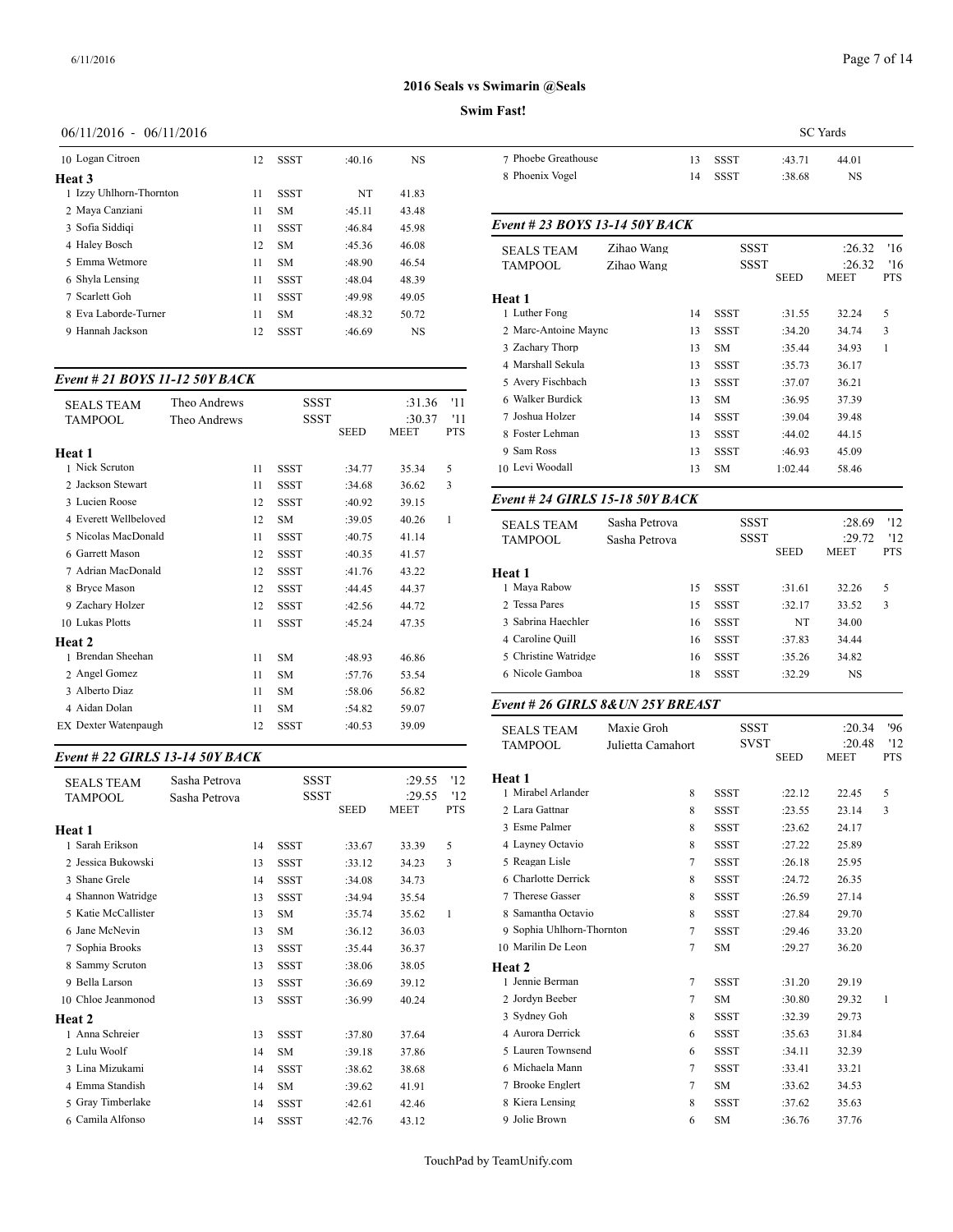# 06/11/2016 - 06/11/2016

| 10 Boston Norris       | 7 | <b>SM</b>   | :34.32  | 40.46     | 7 Ellery  |
|------------------------|---|-------------|---------|-----------|-----------|
| Heat 3                 |   |             |         |           | 8 Isabel  |
| 1 Demi Beykpour        | 7 | <b>SSST</b> | :42.85  | 35.21     | 9 Maeve   |
| 2 Natalie Wetmore      | 7 | <b>SM</b>   | :39.21  | 37.25     | 10 Chiqui |
| 3 Amara Duncan         | 7 | <b>SSST</b> | :39.21  | 38.32     |           |
| 4 Cruz Gattnar         | 6 | <b>SSST</b> | :43.18  | 41.69     | Heat 2    |
| 5 Filippa Boekhoff     | 7 | <b>SSST</b> | :43.53  | 41.97     | 1 France  |
| 6 Juliet Goldmacher    | 8 | <b>SSST</b> | :40.70  | 44.52     | 2 Gloria  |
| 7 Mila Dawson          | 7 | <b>SM</b>   | :43.99  | 48.15     | 3 Ariann  |
| 8 Charlie Nute         | 6 | <b>SM</b>   | :42.40  | 48.43     | 4 Katie l |
| 9 Gabriella San Diego  | 6 | <b>SM</b>   | :43.22  | <b>NS</b> | 5 Paige   |
| 10 Rvann Beeber        | 5 | <b>SM</b>   | :42.23  | <b>NS</b> | 6 Colett  |
|                        |   |             |         |           | 7 Eloise  |
| Heat 4                 |   |             |         |           | 8 Olivia  |
| 1 Riley Greathouse     | 7 | <b>SSST</b> | NT      | 49.88     | 9 Lucy 9  |
| 2 Chelsea Rodriguez    | 6 | <b>SM</b>   | :55.44  | 55.83     | 10 Madis  |
| 3 Riley Tokarski       | 7 | <b>SSST</b> | :46.47  | 1:01.56   | Heat 3    |
| EX Margeaux Davis      | 8 | <b>SSST</b> | :23.90  | 24.52     | 1 Violet  |
| <b>EX</b> Annika Hakes | 8 | <b>SSST</b> | :28.43  | 27.93     | 2 Lillian |
| 6 Sierra Duncan        | 6 | <b>SSST</b> | 1:31.96 | <b>NS</b> | 3 Keely   |
|                        |   |             |         |           | 4 Gracie  |

#### *Event # 27 BOYS 8&UN 25Y BREAST*

| <b>SEALS TEAM</b>         | Nicholas Glenn | <b>SSST</b> |             | :18.93      | '13        | 6 Emma Korolev      | 10 | <b>SSST</b> | :57.45  | 56.93       |  |
|---------------------------|----------------|-------------|-------------|-------------|------------|---------------------|----|-------------|---------|-------------|--|
| <b>TAMPOOL</b>            | Nicholas Glenn | <b>SSST</b> |             | :18.93      | '13        | 7 Sarah Pledger     | 9  | <b>SM</b>   | :57.88  | 59.88       |  |
|                           |                |             | <b>SEED</b> | <b>MEET</b> | <b>PTS</b> | 8 Madeline Andrews  | 10 | <b>SM</b>   | 1:00.50 | 1:00.19     |  |
| Heat 1                    |                |             |             |             |            | 9 Esme Kasavin      | 10 | <b>SSST</b> | 1:01.20 | 1:07.14     |  |
| 1 Declan Murphy           | 8              | <b>SSST</b> | :24.92      | 25.06       | 5          | 10 Lily Freas       | 9  | <b>SSST</b> | :59.24  | $_{\rm NS}$ |  |
| 2 Patrick Quill           |                | <b>SSST</b> | :35.44      | 27.57       | 3          | Heat 4              |    |             |         |             |  |
| 3 Finn Croley             | 8              | <b>SSST</b> | :28.48      | 28.12       |            | 1 Jade Rosenberg    | 10 | <b>SSST</b> | :58.08  | 1:00.05     |  |
| 4 Derek Dugan             |                | <b>SM</b>   | :31.55      | 29.32       |            | 2 Sofia Carlin      | 10 | <b>SSST</b> | 1:01.76 | 1:00.34     |  |
| 5 Milo Vidyarthi          |                | <b>SM</b>   | :30.22      | 29.92       |            | 3 Zoe Tokarski      | 9  | <b>SSST</b> | 1:03.07 | 1:03.32     |  |
| 6 Carl Wozniak            | 6              | <b>SSST</b> | :31.07      | 31.29       |            | 4 Emily Cash        | 9  | <b>SSST</b> | 1:06.17 | 1:03.48     |  |
| 7 Leo Datnow              | 8              | <b>SM</b>   | :30.76      | 31.65       |            | 5 Neeva Gaine       | 9  | <b>SM</b>   | 1:01.50 | 1:05.30     |  |
| 8 Ethan Hernandez         |                | <b>SM</b>   | :34.83      | 35.18       |            | 6 Clara Beales      | 9  | <b>SM</b>   | 1:09.16 | 1:06.15     |  |
| 9 Dylan Potter            | 8              | <b>SSST</b> | :35.68      | 39.11       |            | 7 Lilah Stevens     | 9  | <b>SM</b>   | 1:07.09 | 1:06.97     |  |
| 10 Billy Uhlhorn-Thornton |                | <b>SSST</b> | :32.44      | <b>NS</b>   |            | 8 Juliette Douglass | 9  | <b>SM</b>   | 1:04.09 | <b>NS</b>   |  |
| Heat 2                    |                |             |             |             |            | 9 Samantha Carter   | 9  | <b>SM</b>   | 1:07.32 | <b>NS</b>   |  |
| 1 Arya Thapa              |                | <b>SM</b>   | :41.88      | 38.79       |            | 10 Alexis Paras     | 9  | <b>SSST</b> | 1:05.52 | <b>NS</b>   |  |
| 2 Carlos Angeles          | 8              | <b>SM</b>   | :39.46      | 39.00       |            | Heat 5              |    |             |         |             |  |
| 3 Dean Wozniak            | 8              | <b>SSST</b> | :37.88      | 39.87       |            | 1 Addoe Perry       | 10 | <b>SM</b>   | NT      | 50.28       |  |
| 4 Declan Drey             |                | <b>SM</b>   | :39.76      | 43.48       |            | 2 Elsa Fong         | 9  | <b>SSST</b> | NT      | 53.47       |  |
| 5 Dustin Sergeev          |                | <b>SSST</b> | :41.46      | 43.73       |            | 3 Diana Diaz        | 9  | <b>SM</b>   | 1:22.17 | 1:25.11     |  |
| 6 Cooper Griffin          | 8              | <b>SSST</b> | :48.57      | 53.85       |            | 4 Xophia Cabello    | 9  | <b>SM</b>   | 1:28.32 | 1:25.90     |  |
| 7 Theo Adam               | 6              | <b>SSST</b> | 1:00.23     | 1:03.11     |            | 5 Zoe Flint         | 9  | <b>SM</b>   | NT      | 1:41.60     |  |
| 8 Oliver Arnold           |                | <b>SM</b>   | 1:02.28     | <b>NS</b>   |            | EX Caitlin Quill    | 10 | SSST        | :39.98  | NS          |  |
|                           |                |             |             |             |            |                     |    |             |         |             |  |

# *Event # 28 GIRLS 9-10 50Y BREAST*

| <b>SEALS TEAM</b><br><b>TAMPOOL</b> | Alison Abbott<br>Holly Tarantino | <b>SSST</b> | <b>SHVST</b><br><b>SEED</b> | :37.58<br>:35.08<br><b>MEET</b> | '86<br>15<br><b>PTS</b> | <b>SEALS TEAM</b><br>TAMPOOL |
|-------------------------------------|----------------------------------|-------------|-----------------------------|---------------------------------|-------------------------|------------------------------|
| Heat 1                              |                                  |             |                             |                                 |                         | Heat 1                       |
| 1 Nadine Roose                      | 10                               | <b>SSST</b> | :43.05                      | 42.94                           | 5                       | 1 Alex Olesky                |
| 2 Eleanor Octavio                   | 10                               | <b>SSST</b> | :45.68                      | 43.24                           | 3                       | 2 Ouin Concanno              |
| 3 Aoife Raitt                       | 10                               | <b>SSST</b> | :45.91                      | 44.28                           |                         | 3 Felix Adam                 |
| 4 Smilla Boekhoff                   | 9                                | <b>SSST</b> | :45.80                      | 45.54                           |                         | 4 Felix Fulton               |
| 5 Mary Healy                        | 10                               | <b>SM</b>   | :46.75                      | 47.87                           |                         | 5 Roman Dubrow               |
| 6 Audrey Lowell                     | 9                                | <b>SSST</b> | :48.38                      | 48.61                           |                         | 6 Jake Goldman               |
|                                     |                                  |             |                             |                                 |                         |                              |

|   | <b>Swim Fast!</b>     |    |             |         |                 |
|---|-----------------------|----|-------------|---------|-----------------|
|   |                       |    |             |         | <b>SC</b> Yards |
|   | 7 Ellery Barnes       | 9  | <b>SSST</b> | :48.96  | 48.77           |
|   | 8 Isabel Adam         | 10 | SSST        | :48.08  | 51.02           |
|   | 9 Maeve McAuley       | 10 | <b>SSST</b> | :49.63  | 51.20           |
|   | 10 Chiqui Diaz        | 10 | SM          | :47.72  | 51.92           |
|   | Heat 2                |    |             |         |                 |
|   | 1 Francesca San Diego | 10 | <b>SM</b>   | :52.59  | 50.46           |
|   | 2 Gloria Weinreb      | 10 | <b>SSST</b> | :51.90  | 50.80           |
|   | 3 Arianna Krieger     | 9  | SSST        | :55.08  | 51.39           |
|   | 4 Katie Burger        | 10 | <b>SSST</b> | :52.43  | 53.68           |
|   | 5 Paige Bussi         | 10 | SM          | : 53.14 | 54.21           |
|   | 6 Colette Hale        | 10 | <b>SSST</b> | :51.24  | 54.25           |
|   | 7 Eloise Capelle      | 10 | <b>SM</b>   | :54.77  | 56.94           |
|   | 8 Olivia Dugan        | 9  | <b>SM</b>   | :53.01  | 58.50           |
|   | 9 Lucy Samuels        | 10 | <b>SSST</b> | :49.42  | NS              |
|   | 10 Madison Smith      | 10 | SSST        | :50.02  | NS              |
|   | Heat 3                |    |             |         |                 |
|   | 1 Violet Kirby        | 10 | <b>SSST</b> | 1:01.26 | 50.79           |
|   | 2 Lillian Englert     | 9  | <b>SM</b>   | :55.53  | 52.96           |
|   | 3 Keely Everage       | 9  | SSST        | :55.51  | 53.84           |
|   | 4 Graciela Hale       | 10 | SSST        | :55.96  | 54.29           |
|   | 5 Ashley Townsend     | 9  | SSST        | :56.04  | 54.59           |
|   | 6 Emma Korolev        | 10 | <b>SSST</b> | :57.45  | 56.93           |
| 3 | 7 Sarah Pledger       | 9  | <b>SM</b>   | :57.88  | 59.88           |
| S | 8 Madeline Andrews    | 10 | <b>SM</b>   | 1:00.50 | 1:00.19         |
|   | 9 Esme Kasavin        | 10 | SSST        | 1:01.20 | 1:07.14         |
|   | 10 Lily Freas         | 9  | SSST        | :59.24  | NS              |
|   | Heat 4                |    |             |         |                 |
|   | 1 Jade Rosenberg      | 10 | <b>SSST</b> | :58.08  | 1:00.05         |
|   | 2 Sofia Carlin        | 10 | SSST        | 1:01.76 | 1:00.34         |
|   | 3 Zoe Tokarski        | 9  | <b>SSST</b> | 1:03.07 | 1:03.32         |
|   | 4 Emily Cash          | 9  | SSST        | 1:06.17 | 1:03.48         |
|   | 5 Neeva Gaine         | 9  | SM          | 1:01.50 | 1:05.30         |
|   | 6 Clara Beales        | 9  | SM          | 1:09.16 | 1:06.15         |
|   | 7 Lilah Stevens       | 9  | SM          | 1:07.09 | 1:06.97         |
|   | 8 Juliette Douglass   | 9  | SM          | 1:04.09 | NS              |
|   | 9 Samantha Carter     | 9  | <b>SM</b>   | 1:07.32 | NS              |

#### SEALS TEAM Alison Abbott SSST :37.58 '86 SEALS TEAM Nicholas Glenn SSST :37.35 '14 TAMPOOL Nadine Roose 10 SSST :43.05 42.94 5 1 Alex Olesky 9 SSST :45.64 44.81 5 Eleanor Octavio 10 SSST :45.68 43.24 3 2 Quin Concannon 10 SSST :48.52 50.62 3 Mary Healy 10 SM :46.75 47.87 1 5 Roman Dubrowski 10 SM :54.76 53.26 1 *Event # 29 BOYS 9-10 50Y BREAST* Nicholas Glenn SSST :37.35 '14<br>SEED MEET PTS **MEET Heat 1** Felix Adam 9 SSST :54.42 52.28 4 Felix Fulton 9 SSST :50.25 52.82 Jake Goldman 10 SM :55.46 54.96

TouchPad by TeamUnify.com

**2016 Seals vs Swimarin @Seals**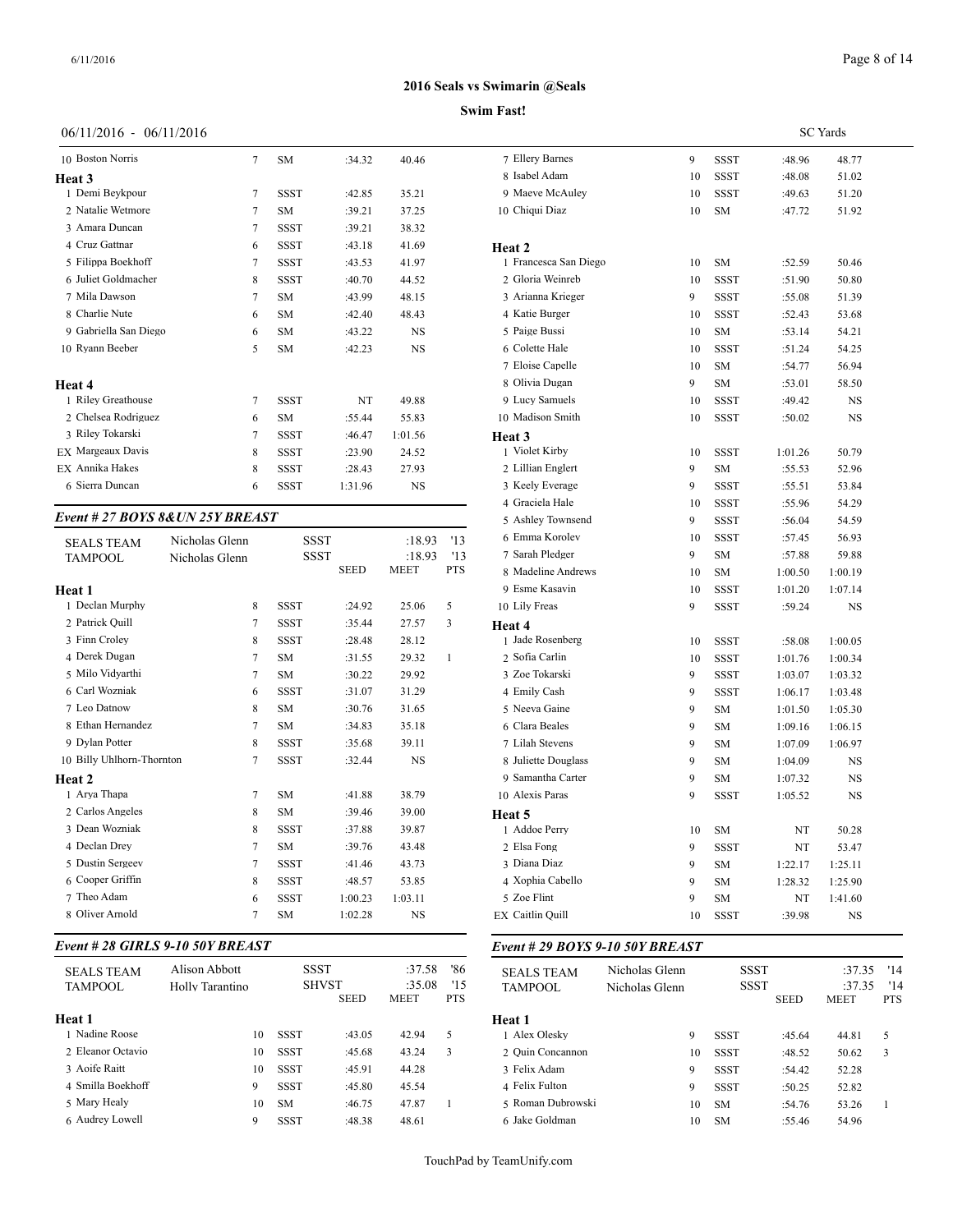# Page 9 of 14

# **2016 Seals vs Swimarin @Seals**

# **Swim Fast!**

SC Yards

| 06/11/2016 - 06/11/2016     |    |             |         |           |              |
|-----------------------------|----|-------------|---------|-----------|--------------|
| 7 Abraham Hannah            | 10 | <b>SM</b>   | :51.18  | 56.76     |              |
| 8 Nick Sergeev              | 9  | <b>SSST</b> | :59.67  | 59.75     | Event #.     |
| 9 Bobby Seater              | 9  | <b>SM</b>   | :58.97  | 1:01.65   | <b>SEALS</b> |
| 10 Sassan Javaheri          | 9  | <b>SSST</b> | :58.97  | <b>NS</b> | <b>TAMPC</b> |
| Heat 2                      |    |             |         |           |              |
| 1 Karsten Hakes             | 10 | <b>SSST</b> | 1:03.54 | 58.36     | Heat 1       |
| 2 Qas Vidyarthi             | 9  | <b>SM</b>   | 1:01.71 | 1:01.56   | 1 Nicola     |
| 3 Dylan McDermott           | 10 | <b>SSST</b> | 1:01.10 | 1:01.76   | 2 Dexter     |
| 4 Martin Datnow             | 10 | <b>SM</b>   | 1:04.14 | 1:04.37   | 3 Robert     |
| 5 Kieran Green              | 10 | <b>SSST</b> | 1:04.33 | 1:09.34   | 4 Tristar    |
| 6 Colin Judson              | 9  | <b>SSST</b> | 1:09.56 | 1:11.79   | 5 Ty An      |
| 7 William Sullivan          | 9  | <b>SSST</b> | 1:04.95 | 1:12.20   | 6 Milo N     |
| 8 Fazzatti Deleon           | 10 | <b>SM</b>   | 1:10.94 | 1:12.56   | 7 Bryce      |
| 9 Hayden Margolis           | 10 | <b>SSST</b> | 1:11.15 | 1:18.43   | 8 Luke 9     |
| 10 Evan Freas               | 9  | <b>SSST</b> | 1:09.67 | <b>NS</b> | 9 Nicola     |
|                             |    |             |         |           | 10 Mac S     |
| Heat 3                      |    |             |         |           |              |
| 1 Ji Gumba                  | 9  | <b>SM</b>   | 1:17.27 | 1:17.87   | Heat 2       |
| 2 Charlie McAuley           | 9  | <b>SSST</b> | 1:26.51 | 1:21.62   | 1 Adriar     |
| 3 Carter Drey               | 10 | <b>SM</b>   | 1:19.68 | 1:23.93   | 2 Alex O     |
| 4 Tommy Lovett              | 10 | <b>SSST</b> | 1:33.36 | 1:41.50   | 3 Everet     |
| <b>EX</b> Marre Gattnar     | 10 | <b>SSST</b> | :39.59  | 38.61     | 4 Jonath     |
| 6 Will Freas                | 9  | <b>SSST</b> | 1:11.39 | <b>NS</b> | 5 Garret     |
| <b>EX Cameron Aryanpour</b> | 10 | <b>SSST</b> | :53.31  | <b>NS</b> | 6 Miles      |

# *Event # 30 GIRLS 11-12 50Y BREAST*

| <b>SEALS TEAM</b>         | Shannon Watridge |             | <b>SSST</b> | :33.95      | '15        | 9 Aidan Dolan                     |             | 11 | <b>SM</b>   | 1:00.76     | 1:07.53     |
|---------------------------|------------------|-------------|-------------|-------------|------------|-----------------------------------|-------------|----|-------------|-------------|-------------|
| <b>TAMPOOL</b>            | Halle Morris     |             | <b>LVST</b> | :32.52      | '10        | 10 Owen Bourdages                 |             | 12 | <b>SSST</b> | :52.85      | <b>NS</b>   |
|                           |                  |             | <b>SEED</b> | <b>MEET</b> | <b>PTS</b> | Heat 3                            |             |    |             |             |             |
| Heat 1                    |                  |             |             |             |            | 1 Angel Gomez                     |             | 11 | <b>SM</b>   | NT          | <b>NS</b>   |
| 1 Reese Dahlgren          | 12               | <b>SSST</b> | :36.95      | 37.21       | 5          |                                   |             |    |             |             |             |
| 2 Izzy Uhlhorn-Thornton   | 11               | <b>SSST</b> | :39.35      | 38.20       | 3          | Event # 32 GIRLS 13-14 50Y BREAST |             |    |             |             |             |
| 3 Mia Tokarski            | 12               | <b>SSST</b> | :40.71      | 39.62       |            | <b>SEALS TEAM</b>                 | Alexa Zener |    | <b>SSST</b> |             | :32.35      |
| 4 Hailey Moll             | 11               | <b>SSST</b> | :39.58      | 40.00       |            | <b>TAMPOOL</b>                    | Alexa Zener |    | <b>SSST</b> |             | :32.35      |
| 5 Arika Kalfayan          | 12               | <b>SM</b>   | :41.22      | 40.94       | -1         |                                   |             |    |             | <b>SEED</b> | <b>MEET</b> |
| 6 Sarah Williams          | 12               | <b>SM</b>   | :41.98      | 41.50       |            | Heat 1                            |             |    |             |             |             |
| 7 Fiona McDermott         | 12               | <b>SSST</b> | :42.25      | 42.01       |            | 1 Nora Riedinger                  |             | 14 | <b>SSST</b> | :37.53      | 35.95       |
| 8 Maddie Uhlhorn-Thornton | 11               | <b>SSST</b> | :43.49      | 42.24       |            | 2 Shannon Watridge                |             | 13 | <b>SSST</b> | :37.00      | 36.82       |
| 9 Abigail Marciniak       | 11               | <b>SSST</b> | :42.30      | 42.29       |            | 3 Lucy Goldman                    |             | 13 | <b>SM</b>   | :38.58      | 39.44       |
| 10 Malia Fredrich         | 12               | <b>SSST</b> | :42.95      | 43.49       |            | 4 Ceci Meade                      |             | 13 | <b>SSST</b> | :40.23      | 39.98       |
| Heat 2                    |                  |             |             |             |            | 5 Bella Larson                    |             | 13 | <b>SSST</b> | :39.48      | 40.36       |
| 1 Emma Wetmore            | 11               | <b>SM</b>   | :47.87      | 45.54       |            | 6 Chloe Jeanmonod                 |             | 13 | <b>SSST</b> | :41.65      | 41.49       |
| 2 Tawny Strotz            | 11               | <b>SSST</b> | :46.73      | 46.35       |            | 7 Mei Thomas                      |             | 14 | <b>SSST</b> | :42.12      | 43.00       |
| 3 Margaux Jeanmonod       | 12               | <b>SSST</b> | :44.34      | 46.61       |            | 8 Flynn Marrinson                 |             | 14 | <b>SM</b>   | :42.41      | 44.37       |
| 4 Marina Stevens          | 11               | <b>SM</b>   | :49.42      | 49.61       |            | 9 Skylar Strotz                   |             | 13 | <b>SSST</b> | :42.99      | 45.70       |
| 5 Nicole Everage          | 11               | <b>SSST</b> | :49.45      | 49.82       |            | 10 Lina Mizukami                  |             | 14 | <b>SSST</b> | :41.50      | <b>NS</b>   |
| 6 Keira Connolly          | 11               | <b>SSST</b> | :50.56      | 50.30       |            | Heat 2                            |             |    |             |             |             |
| 7 Abby Brooks             | 12               | <b>SSST</b> | :49.58      | 50.34       |            | 1 Camila Alfonso                  |             | 14 | <b>SSST</b> | :43.50      | 42.10       |
| 8 Kimia Pourmehr          | 12               | <b>SSST</b> | :47.17      | <b>NS</b>   |            | 2 Sammy Scruton                   |             | 13 | <b>SSST</b> | :43.28      | 42.71       |
| 9 Hannah Jackson          | 12               | <b>SSST</b> | :49.58      | <b>NS</b>   |            | 3 Anna Schreier                   |             | 13 | <b>SSST</b> | :43.66      | 43.58       |
| 10 Natalie Potter         | 11               | <b>SSST</b> | :47.97      | <b>NS</b>   |            | 4 Julia Smith                     |             | 14 | <b>SM</b>   | :44.08      | 43.75       |
| Heat 3                    |                  |             |             |             |            | 5 Alexia Garcia                   |             | 13 | <b>SM</b>   | :45.99      | 45.29       |
| 1 Maya Canziani           | 11               | <b>SM</b>   | :50.86      | 50.62       |            | 6 Skye Stewart                    |             | 13 | <b>SSST</b> | :44.33      | 45.36       |
| 2 Scarlett Goh            | 11               | <b>SSST</b> | :52.53      | 52.51       |            | 7 Phoebe Greathouse               |             | 13 | <b>SSST</b> | :45.08      | 45.96       |
| 3 Shyla Lensing           | 11               | <b>SSST</b> | :54.49      | 55.96       |            | 8 Ruby Woolf                      |             | 14 | <b>SM</b>   | :47.03      | 46.55       |
| 4 Jane Newbegin           | 11               | <b>SSST</b> | :56.04      | 56.13       |            | 9 Amelie Benicio                  |             | 13 | <b>SM</b>   | :44.86      | <b>NS</b>   |
| 5 Mia Carp                | 12               | <b>SSST</b> | 1:07.06     | 1:15.16     |            | Heat 3                            |             |    |             |             |             |

| <b>SEALS TEAM</b>     | <b>Steven Marais</b> | <b>SSST</b> |             | :33.41                     | '01                   |                   |
|-----------------------|----------------------|-------------|-------------|----------------------------|-----------------------|-------------------|
| <b>TAMPOOL</b>        | Stefan Venne         |             |             | <b>SHST</b><br><b>SEED</b> | :34.61<br><b>MEET</b> | '13<br><b>PTS</b> |
| Heat 1                |                      |             |             |                            |                       |                   |
| 1 Nicolas Owenson     |                      | 12          | <b>SSST</b> | :38.47                     | 38.27                 | 5                 |
| 2 Dexter Watenpaugh   |                      | 12          | <b>SSST</b> | :39.48                     | 39.07                 | 3                 |
| 3 Robert Placak       |                      | 12          | <b>SSST</b> | :39.56                     | 39.36                 |                   |
| 4 Tristan Rata        |                      | 12          | <b>SSST</b> | :40.97                     | 41.21                 |                   |
| 5 Ty Anders Fong      |                      | 12          | <b>SSST</b> | :44.77                     | 42.18                 |                   |
| 6 Milo Margolis       |                      | 12          | <b>SSST</b> | :43.23                     | 43.33                 |                   |
| 7 Bryce Mason         |                      | 12          | <b>SSST</b> | :46.38                     | 44.85                 |                   |
| 8 Luke Stickley       |                      | 12          | <b>SSST</b> | :44.20                     | 45.42                 |                   |
| 9 Nicolas MacDonald   |                      | 11          | <b>SSST</b> | :46.29                     | 46.54                 |                   |
| 10 Mac Swergold       |                      | 11          | <b>SSST</b> | :48.37                     | 47.51                 |                   |
|                       |                      |             |             |                            |                       |                   |
| Heat 2                |                      |             |             |                            |                       |                   |
| 1 Adrian MacDonald    |                      | 12          | <b>SSST</b> | :48.46                     | 47.10                 |                   |
| 2 Alex Cruz           |                      | 11          | <b>SM</b>   | NT                         | 49.47                 | 1                 |
| 3 Everett Wellbeloved |                      | 12          | <b>SM</b>   | :50.02                     | 50.23                 |                   |
| 4 Jonathan Lopez      |                      | 12          | <b>SM</b>   | :59.90                     | 51.87                 |                   |
| 5 Garrett Mason       |                      | 12          | <b>SSST</b> | :48.62                     | 52.12                 |                   |
| 6 Miles Urban         |                      | 11          | <b>SM</b>   | :55.47                     | 55.17                 |                   |
| 7 Zacharv Holzer      |                      | 12          | <b>SSST</b> | :52.85                     | 56.68                 |                   |
| 8 Brendan Sheehan     |                      | 11          | <b>SM</b>   | NT                         | 59.02                 |                   |
| 9 Aidan Dolan         |                      | 11          | <b>SM</b>   | 1:00.76                    | 1:07.53               |                   |
| 10 Owen Bourdages     |                      | 12          | <b>SSST</b> | :52.85                     | <b>NS</b>             |                   |
| <b>Heat 3</b>         |                      |             |             |                            |                       |                   |
| 1 Angel Gomez         |                      | 11          | <b>SM</b>   | NT                         | <b>NS</b>             |                   |
|                       |                      |             |             |                            |                       |                   |

*Event # 31 BOYS 11-12 50Y BREAST*

| <b>SEALS TEAM</b><br><b>TAMPOOL</b> | Alexa Zener<br>Alexa Zener |    | <b>SSST</b><br><b>SSST</b> | <b>SEED</b> | :32.35<br>:32.35<br><b>MEET</b> | '12<br>'12<br><b>PTS</b> |
|-------------------------------------|----------------------------|----|----------------------------|-------------|---------------------------------|--------------------------|
| Heat 1                              |                            |    |                            |             |                                 |                          |
| 1 Nora Riedinger                    |                            | 14 | <b>SSST</b>                | :37.53      | 35.95                           | 5                        |
| 2 Shannon Watridge                  |                            | 13 | <b>SSST</b>                | :37.00      | 36.82                           | 3                        |
| 3 Lucy Goldman                      |                            | 13 | <b>SM</b>                  | :38.58      | 39.44                           | 1                        |
| 4 Ceci Meade                        |                            |    |                            |             |                                 |                          |
|                                     |                            | 13 | <b>SSST</b>                | :40.23      | 39.98                           |                          |
| 5 Bella Larson                      |                            | 13 | <b>SSST</b>                | :39.48      | 40.36                           |                          |
| 6 Chloe Jeanmonod                   |                            | 13 | <b>SSST</b>                | :41.65      | 41.49                           |                          |
| 7 Mei Thomas                        |                            | 14 | <b>SSST</b>                | :42.12      | 43.00                           |                          |
| 8 Flynn Marrinson                   |                            | 14 | <b>SM</b>                  | :42.41      | 44.37                           |                          |
| 9 Skylar Strotz                     |                            | 13 | <b>SSST</b>                | :42.99      | 45.70                           |                          |
| 10 Lina Mizukami                    |                            | 14 | <b>SSST</b>                | :41.50      | <b>NS</b>                       |                          |
| Heat 2                              |                            |    |                            |             |                                 |                          |
| 1 Camila Alfonso                    |                            | 14 | <b>SSST</b>                | :43.50      | 42.10                           |                          |
| 2 Sammy Scruton                     |                            | 13 | <b>SSST</b>                | :43.28      | 42.71                           |                          |
| 3 Anna Schreier                     |                            | 13 | <b>SSST</b>                | :43.66      | 43.58                           |                          |
| 4 Julia Smith                       |                            | 14 | <b>SM</b>                  | :44.08      | 43.75                           |                          |
| 5 Alexia Garcia                     |                            | 13 | <b>SM</b>                  | :45.99      | 45.29                           |                          |
| 6 Skye Stewart                      |                            | 13 | <b>SSST</b>                | :44.33      | 45.36                           |                          |
| 7 Phoebe Greathouse                 |                            | 13 | <b>SSST</b>                | :45.08      | 45.96                           |                          |
| 8 Ruby Woolf                        |                            | 14 | <b>SM</b>                  | :47.03      | 46.55                           |                          |
| 9 Amelie Benicio                    |                            |    |                            |             |                                 |                          |
|                                     |                            | 13 | <b>SM</b>                  | :44.86      | NS                              |                          |
| Heat 3                              |                            |    |                            |             |                                 |                          |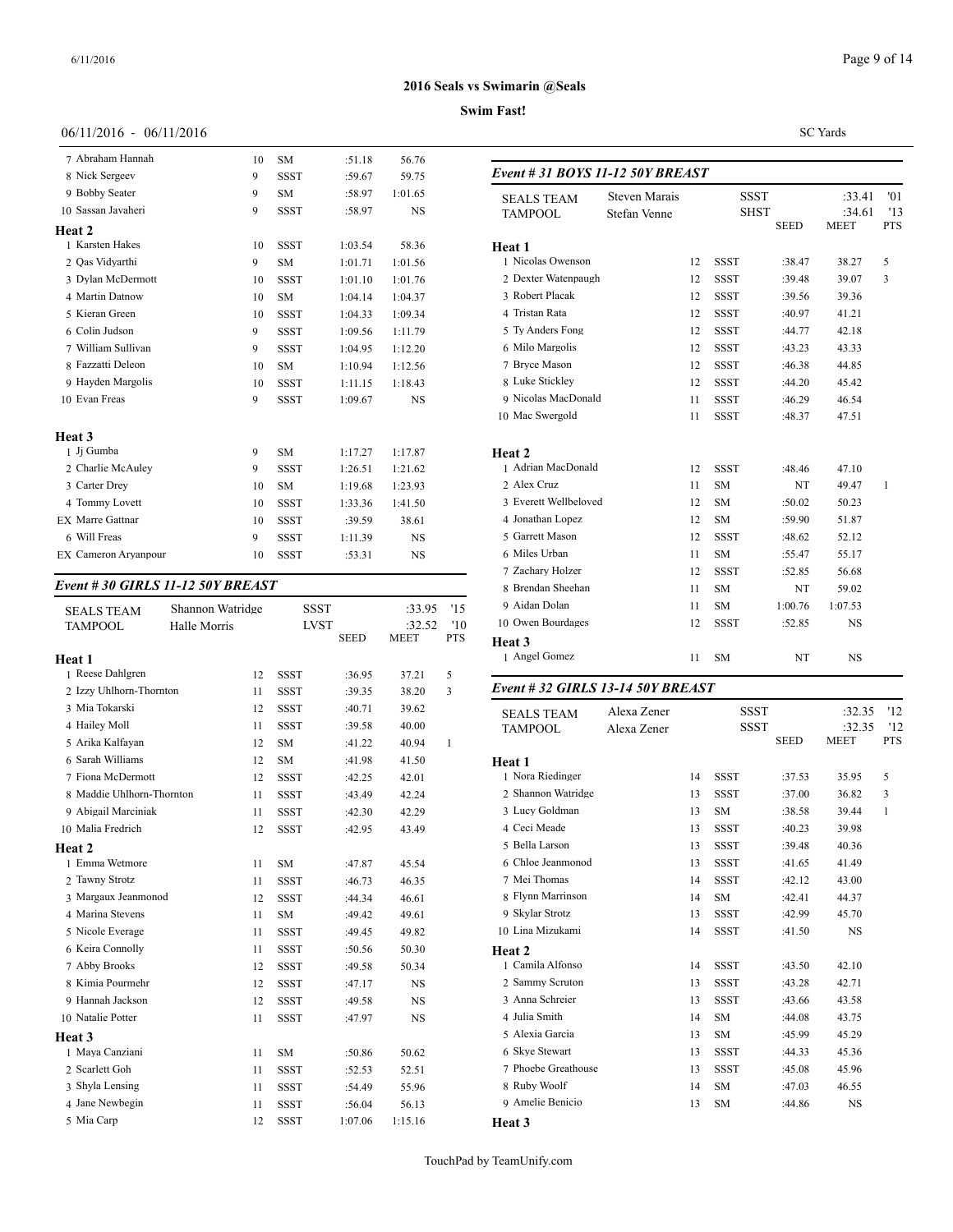#### **Swim Fast!**

# 06/11/2016 - 06/11/2016

| Heat 3            |    |      |        |       | 2 Ma                                     |
|-------------------|----|------|--------|-------|------------------------------------------|
| 1 Ephets Head     | 14 | SSST | :40.94 | 40.94 | 3 Lay                                    |
| 2 Gray Timberlake | 14 | SSST | :54.17 | 51.74 | 4 Ani                                    |
| 3 Hannah Becker   | 14 | SSST | :52.95 | 54.44 | 5 Lar                                    |
|                   |    |      |        |       | the contract of the contract of the con- |

# *Event # 33 BOYS 13-14 50Y BREAST*

| <b>SEALS TEAM</b>    | Orion Ma |    | SSST        |             | :28.93      | '16        | 9 Reagan Lisle             |
|----------------------|----------|----|-------------|-------------|-------------|------------|----------------------------|
| <b>TAMPOOL</b>       | Orion Ma |    | <b>SSST</b> |             | :28.93      | '16        | 10 Jackie Berman           |
|                      |          |    |             | <b>SEED</b> | <b>MEET</b> | <b>PTS</b> | Heat 2                     |
| <b>Heat 1</b>        |          |    |             |             |             |            | 1 Michaela Mann            |
| 1 Walker Burdick     |          | 13 | <b>SM</b>   | :37.74      | 39.42       | 5          | 2 Reese Hanna              |
| 2 Foster Lehman      |          | 13 | <b>SSST</b> | :39.59      | 39.44       | 3          | 3 Boston Norris            |
| 3 Cade Smith         |          | 14 | <b>SSST</b> | :39.98      | 39.90       | 1          | 4 Brooke Englert           |
| 4 Avery Plotts       |          | 13 | <b>SSST</b> | :39.85      | 40.21       |            | 5 Sonia Brown              |
| 5 Connor Thorp       |          | 13 | <b>SM</b>   | :38.93      | 40.41       |            | 6 Filippa Boekhof          |
| 6 Marc-Antoine Maync |          | 13 | <b>SSST</b> | :40.74      | 40.59       |            | <b>EX</b> Esme Palmer      |
| 7 Marshall Sekula    |          | 13 | <b>SSST</b> | :42.23      | 41.74       |            | 8 Juliet Goldmach          |
| 8 Simon Bruinsma     |          | 14 | <b>SSST</b> | :42.78      | 42.63       |            | Heat 3                     |
| 9 Nick Miller        |          | 14 | <b>SSST</b> | :42.38      | DO          |            | EX Mirabel Arlande         |
| 10 Rowan Davis       |          | 14 | <b>SSST</b> | :36.66      | NS          |            | <b>EX</b> Charlotte Derric |
| Heat 2               |          |    |             |             |             |            | <b>EX Aurora Derrick</b>   |
| 1 Joshua Holzer      |          | 14 | <b>SSST</b> | :43.80      | 45.91       |            |                            |
| 2 Henry Tomasch      |          | 13 | <b>SM</b>   | :47.73      | 47.00       |            | Event # $37$ BOY.          |
| 3 Levi Woodall       |          | 13 | <b>SM</b>   | :53.88      | 50.44       |            | <b>SEALS TEAM</b>          |
| 4 Erik Diaz          |          | 13 | <b>SM</b>   | :53.24      | 50.45       |            | <b>TAMPOOL</b>             |
| 5 Sam Ross           |          | 13 | <b>SSST</b> | :54.74      | 56.31       |            |                            |
| 6 Eno Begic-Toepfer  |          | 14 | <b>SSST</b> | :44.92      | <b>NS</b>   |            | Heat 1                     |
|                      |          |    |             |             |             |            |                            |

# *Event # 34 GIRLS 15-18 50Y BREAST*

| <b>SEALS TEAM</b>               | Alexa Zener          |    | <b>SSST</b> |             | :31.77      | '15        | 3 Dylan Potter               |
|---------------------------------|----------------------|----|-------------|-------------|-------------|------------|------------------------------|
| <b>TAMPOOL</b>                  | Carly Jackson-Clark  |    | SM          |             | :32.48      | '12        | 4 Raymond Cao                |
|                                 |                      |    |             | <b>SEED</b> | <b>MEET</b> | <b>PTS</b> | 5 Declan Drey                |
| Heat 1                          |                      |    |             |             |             |            | EX Viggo Zarrehpai           |
| 1 Caroline Ouill                |                      | 16 | <b>SSST</b> | :39.97      | 38.95       | 5          |                              |
| 2 Christine Watridge            |                      | 16 | <b>SSST</b> | :39.61      | 39.29       | 3          | Event #38 GIRI               |
| 3 Lauren Thorp                  |                      | 15 | <b>SM</b>   | :40.92      | 41.91       | 1          | <b>SEALS TEAM</b>            |
| EX Maya Rabow                   |                      | 15 | <b>SSST</b> | :36.13      | 36.64       |            | <b>TAMPOOL</b>               |
| <b>EX Tessa Pares</b>           |                      | 15 | <b>SSST</b> | NT          | 39.69       |            |                              |
| 6 Nicole Gamboa                 |                      | 18 | <b>SSST</b> | :38.85      | <b>NS</b>   |            | Heat 1<br>1 Caitlin Quill    |
| Event #35 BOYS 15-18 50Y BREAST |                      |    |             |             |             |            | 2 Addison Everag             |
| <b>SEALS TEAM</b>               | <b>Steven Marais</b> |    | SSST        |             | :28.86      | '04        | 3 Ellie Diaz                 |
| <b>TAMPOOL</b>                  | <b>Riley Stray</b>   |    | SVSS        |             | :29.76      | '16        | 4 Gabriella Plonov           |
|                                 |                      |    |             | <b>SEED</b> | <b>MEET</b> | <b>PTS</b> | 5 Chloe Firmage              |
| Heat 1                          |                      |    |             |             |             |            | 6 Gloria Weinreb             |
| 1 Pasha Pourian                 |                      | 17 | <b>SSST</b> | :35.72      | 36.26       | 5          | 7 Keely Everage              |
| 2 Christopher Holden-Wingate    |                      | 16 | <b>SSST</b> | :38.09      | 37.88       | 3          | 8 Madeline Andre             |
| 3 Jonah Buessing                |                      | 15 | <b>SSST</b> | :39.79      | 39.44       |            |                              |
|                                 |                      |    |             |             |             |            | Heat 2<br>1. Samantha Cartei |

# *Event # 36 GIRLS 8&UN 25Y FLY*

| <b>SEALS TEAM</b><br><b>TAMPOOL</b> | Caitlin Ouill<br>Catherine Watrous | <b>SSST</b><br>SSST | <b>SEED</b> | $:16.11$ '14<br>:17.11<br><b>MEET</b> | '13<br><b>PTS</b> | 3 Zoe Tokarski<br>4 Lilah Stevens |
|-------------------------------------|------------------------------------|---------------------|-------------|---------------------------------------|-------------------|-----------------------------------|
| Heat 1                              |                                    |                     |             |                                       |                   | Event # 39 BOY.                   |
| 1 Amanda Mauzy                      |                                    | <b>SSST</b>         | :18.30      | 18.05                                 | 5                 | <b>SEALS TEAM</b>                 |

|                             | <b>SC</b> Yards |             |        |           |              |  |  |  |
|-----------------------------|-----------------|-------------|--------|-----------|--------------|--|--|--|
| 2 Margeaux Davis            | 8               | <b>SSST</b> | :18.44 | 18.19     | 3            |  |  |  |
| 3 Layney Octavio            | 8               | <b>SSST</b> | :21.70 | 21.25     |              |  |  |  |
| 4 Annika Hakes              | 8               | <b>SSST</b> | :22.88 | 21.85     |              |  |  |  |
| 5 Lara Gattnar              | 8               | <b>SSST</b> | :21.85 | 22.57     |              |  |  |  |
| 6 Sophia Uhlhorn-Thornton   | 7               | <b>SSST</b> | :23.37 | 23.21     |              |  |  |  |
| 7 Alyssa Hill               | 8               | <b>SSST</b> | :24.50 | 24.92     |              |  |  |  |
| 8 Ella Garrett              | 8               | <b>SM</b>   | :26.66 | 26.32     | $\mathbf{1}$ |  |  |  |
| 9 Reagan Lisle              | $\tau$          | <b>SSST</b> | :30.23 | 26.46     |              |  |  |  |
| 10 Jackie Berman            | 7               | <b>SSST</b> | :30.47 | 31.60     |              |  |  |  |
| Heat 2                      |                 |             |        |           |              |  |  |  |
| 1 Michaela Mann             | $\tau$          | <b>SSST</b> | :28.32 | 25.94     |              |  |  |  |
| 2 Reese Hanna               | $\tau$          | <b>SSST</b> | NT     | 26.15     |              |  |  |  |
| 3 Boston Norris             | 7               | <b>SM</b>   | :39.88 | 34.54     |              |  |  |  |
| 4 Brooke Englert            | 7               | <b>SM</b>   | :32.24 | 34.57     |              |  |  |  |
| 5 Sonia Brown               | 6               | <b>SSST</b> | :44.36 | 36.63     |              |  |  |  |
| 6 Filippa Boekhoff          | 7               | <b>SSST</b> | :37.48 | 37.23     |              |  |  |  |
| <b>EX</b> Esme Palmer       | 8               | <b>SSST</b> | :21.74 | 22.73     |              |  |  |  |
| 8 Juliet Goldmacher         | 8               | <b>SSST</b> | :34.68 | <b>NS</b> |              |  |  |  |
| Heat 3                      |                 |             |        |           |              |  |  |  |
| <b>EX Mirabel Arlander</b>  | 8               | <b>SSST</b> | :23.37 | 22.01     |              |  |  |  |
| <b>EX</b> Charlotte Derrick | 8               | <b>SSST</b> | :23.12 | 23.45     |              |  |  |  |
| <b>EX Aurora Derrick</b>    | 6               | <b>SSST</b> | NT     | 32.64     |              |  |  |  |
|                             |                 |             |        |           |              |  |  |  |

# *Event # 37 BOYS 8&UN 25Y FLY*

| <b>SEALS TEAM</b><br><b>TAMPOOL</b> | Tavlor Gamboa<br>Andre Ignoffo |   | <b>SSST</b><br><b>ORCA</b> |             | :16.20<br>:15.89 | '00<br>'14 |
|-------------------------------------|--------------------------------|---|----------------------------|-------------|------------------|------------|
|                                     |                                |   |                            | <b>SEED</b> | <b>MEET</b>      | <b>PTS</b> |
| Heat 1                              |                                |   |                            |             |                  |            |
| 1 Charlie Cain                      |                                | 8 | <b>SM</b>                  | :23.77      | 25.70            | 5          |
| 2 Declan Murphy                     |                                | 8 | <b>SSST</b>                | :24.59      | 28.56            | 3          |
| 3 Dylan Potter                      |                                | 8 | <b>SSST</b>                | NT          | 32.09            |            |
| 4 Raymond Cao                       |                                | 6 | <b>SSST</b>                | :34.35      | 35.08            |            |
| 5 Declan Drev                       |                                | 7 | <b>SM</b>                  | :44.35      | 42.56            |            |
| EX Viggo Zarrehparvar               |                                | 7 | <b>SSST</b>                | :27.86      | 28.05            |            |
|                                     |                                |   |                            |             |                  |            |

#### *Event # 38 GIRLS 9-10 50Y FLY*

| <b>SEALS TEAM</b>            | Catherine Watrous | <b>SSST</b> |             | :29.80      | '15          |
|------------------------------|-------------------|-------------|-------------|-------------|--------------|
| <b>TAMPOOL</b>               | Catherine Watrous | <b>SSST</b> |             | :31.30      | '15          |
|                              |                   |             | <b>SEED</b> | <b>MEET</b> | <b>PTS</b>   |
| Heat 1                       |                   |             |             |             |              |
| 1 Caitlin Quill              | 10                | <b>SSST</b> | :34.43      | 33.25       | 5            |
| 2 Addison Everage            | 9                 | <b>SSST</b> | :37.19      | 37.89       | 3            |
| 3 Ellie Diaz                 | 10                | <b>SM</b>   | :38.40      | 39.02       | $\mathbf{1}$ |
| 4 Gabriella Plonowski        | 10                | <b>SSST</b> | :37.76      | 39.84       |              |
| 5 Chloe Firmage              | 9                 | <b>SSST</b> | :44.83      | 43.28       |              |
| 6 Gloria Weinreb             | 10                | <b>SSST</b> | :47.75      | 47.08       |              |
| 7 Keely Everage              | 9                 | <b>SSST</b> | :51.10      | 47.65       |              |
| 8 Madeline Andrews           | 10                | <b>SM</b>   | :56.00      | NS          |              |
| Heat 2                       |                   |             |             |             |              |
| 1 Samantha Carter            | 9                 | <b>SM</b>   | NT          | 49.00       |              |
| 2 Ellery Barnes              | 9                 | <b>SSST</b> | :52.98      | 55.72       |              |
| 3 Zoe Tokarski               | 9                 | <b>SSST</b> | NT          | 1:00.24     |              |
| 4 Lilah Stevens              | 9                 | <b>SM</b>   | 1:12.24     | 1:06.58     |              |
| Event # 39 BOYS 9-10 50Y FLY |                   |             |             |             |              |

| <b>SEALS TEAM</b> | Cameron Arvanpour | SSST | :31.48 | `16 |
|-------------------|-------------------|------|--------|-----|
| <b>TAMPOOL</b>    | Ethan Lewczyk     | SVST | :30.28 | '12 |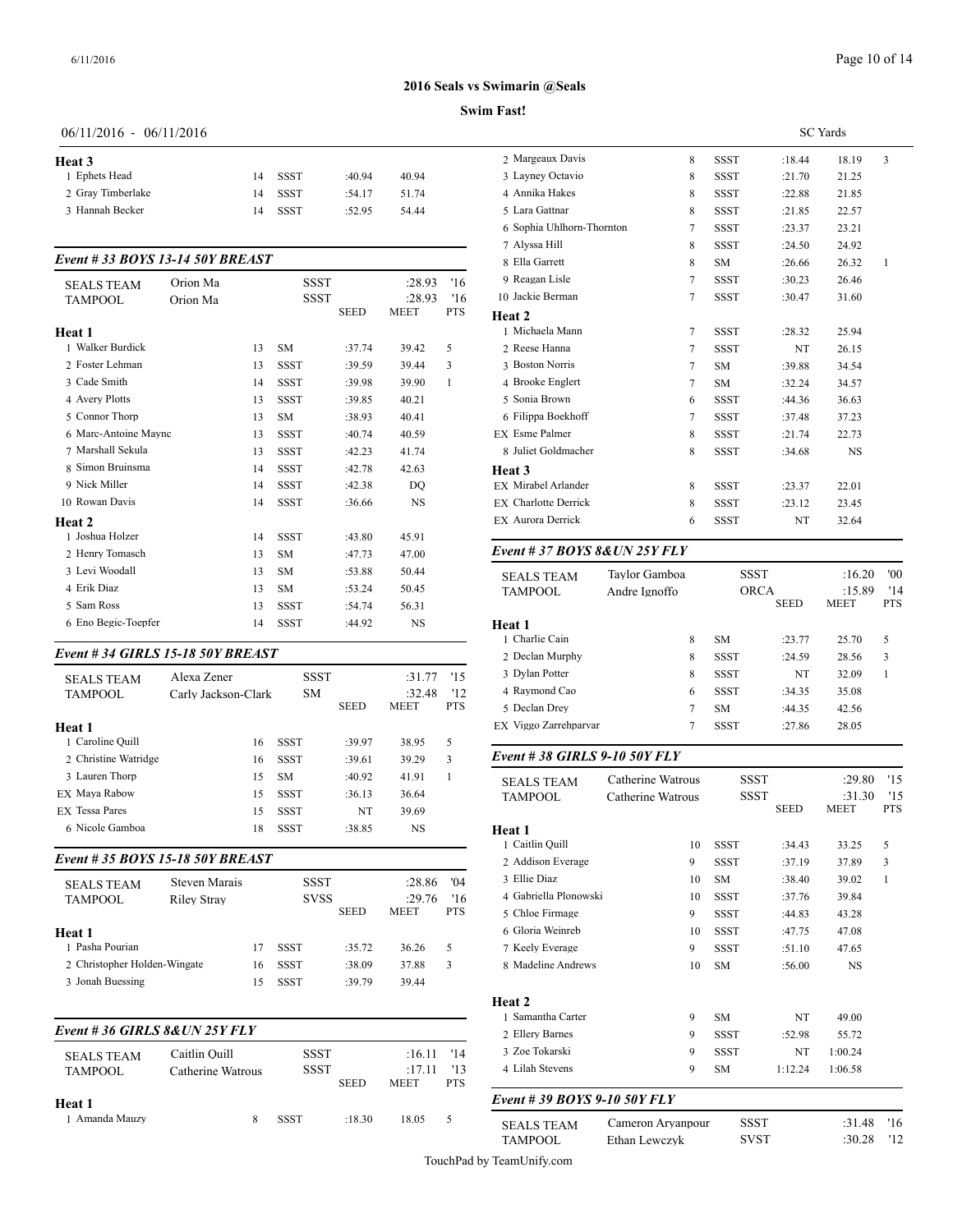# **Swim Fast!**

# 06/11/2016 - 06/11/2016

| Event #39 BOYS 9-10 50Y FLY |  |
|-----------------------------|--|
|-----------------------------|--|

|                         |                   |             |             |             |            | 2 Nana гиппаge     |
|-------------------------|-------------------|-------------|-------------|-------------|------------|--------------------|
| <b>SEALS TEAM</b>       | Cameron Arvanpour | <b>SSST</b> |             | :31.48      | '16        | 3 Hannah Matchar   |
| <b>TAMPOOL</b>          | Ethan Lewczyk     | <b>SVST</b> |             | :30.28      | 12         | 4 Shane Grele      |
|                         |                   |             | <b>SEED</b> | <b>MEET</b> | <b>PTS</b> | 5 Katie McCalliste |
| Heat 1                  |                   |             |             |             |            | 6 Alexia Garcia    |
| 1 Cameron Aryanpour     | 10                | <b>SSST</b> | :31.48      | 30.60       | $*5$       | 7 Jane McNevin     |
| 2 Marre Gattnar         | 10                | <b>SSST</b> | :32.75      | 30.86       | $*3$       | 8 Sophia Brooks    |
| 3 Abraham Hannah        | 10                | <b>SM</b>   | :41.84      | 40.64       |            | 9 Phoenix Vogel    |
| 4 Jordan Lisle          | 9                 | <b>SSST</b> | :46.55      | 42.07       |            | 10 Skye Stewart    |
| 5 Ruben Roth            | 9                 | <b>SM</b>   | :50.75      | 44.79       |            | Heat 2             |
| 6 Ji Gumba              | 9                 | <b>SM</b>   | 1:09.31     | 1:11.79     |            | 1 Lulu Woolf       |
| 7 Noah Brown            | 9                 | <b>SSST</b> | NT          | 1:48.55     |            | 2 Ephets Head      |
| <b>EX Karsten Hakes</b> | 10                | <b>SSST</b> | :53.99      | 54.29       |            | 3 Amelie Benicio   |
|                         |                   |             |             |             |            |                    |

# *Event # 40 GIRLS 11-12 50Y FLY*

| <b>SEALS TEAM</b>         | Kelly Garrett |    | SSST        |             | :28.96    | 04'        | 6 Hannah Becker   |
|---------------------------|---------------|----|-------------|-------------|-----------|------------|-------------------|
| <b>TAMPOOL</b>            | Reese Burns   |    | <b>SVST</b> |             | :29.13    | '14        |                   |
|                           |               |    |             | <b>SEED</b> | MEET      | <b>PTS</b> | Event #43 BOY     |
| Heat 1                    |               |    |             |             |           |            | <b>SEALS TEAM</b> |
| 1 Cat Watrous             |               | 11 | <b>SSST</b> | :29.44      | 29.44     | 5          | <b>TAMPOOL</b>    |
| 2 Reese Dahlgren          |               | 12 | SSST        | :30.16      | 30.02     | 3          |                   |
| 3 Claire Zimmerman        |               | 12 | <b>SM</b>   | :32.23      | 32.03     | 1          | <b>Heat 1</b>     |
| 4 Sarah Williams          |               | 12 | <b>SM</b>   | :36.50      | 33.17     |            | 1 Noah Erikson    |
| 5 Liza Lachter            |               | 12 | <b>SSST</b> | :34.12      | 34.73     |            | 2 Cade Smith      |
| 6 Hailey Moll             |               | 11 | <b>SSST</b> | :34.49      | 34.80     |            | 3 Marc-Antoine M  |
| 7 Brie Thompson           |               | 12 | <b>SM</b>   | :38.04      | 36.38     |            | 4 Zachary Thorp   |
| 8 Kylie Johnstone         |               | 11 | <b>SSST</b> | :36.98      | 37.35     |            | 5 Avery Fischbach |
| 9 Maddie Uhlhorn-Thornton |               | 11 | <b>SSST</b> | :41.69      | 42.53     |            | 6 Henry Tomasch   |
| 10 Kimia Pourmehr         |               | 12 | <b>SSST</b> | :41.32      | <b>NS</b> |            | 7 Erik Diaz       |
| Heat 2                    |               |    |             |             |           |            | 8 Eno Begic-Toep  |
| 1 Bridgette Ryning        |               | 12 | <b>SSST</b> | :42.27      | 39.33     |            |                   |
| 2 Madi Bennerotte         |               | 12 | <b>SSST</b> | :43.90      | 42.71     |            | Event #44 GIRI    |
| 3 Marina Stevens          |               | 11 | <b>SM</b>   | :46.84      | 49.36     |            | <b>SEALS TEAM</b> |
|                           |               |    |             |             |           |            |                   |

#### *Event # 41 BOYS 11-12 50Y FLY*

| <b>SEALS TEAM</b><br><b>TAMPOOL</b> | Galen Abbott<br>Jonah Albers |    | <b>SSST</b><br><b>ORCA</b> | <b>SEED</b> | :28.84<br>:27.41<br>MEET | '86<br>'14<br><b>PTS</b> | Heat 1<br>1 Mava Rabow<br>2 Sabrina Haechle |
|-------------------------------------|------------------------------|----|----------------------------|-------------|--------------------------|--------------------------|---------------------------------------------|
| Heat 1                              |                              |    |                            |             |                          |                          | 3 Tessa Pares                               |
| 1 Nicolas Owenson                   |                              | 12 | <b>SSST</b>                | :33.21      | 31.82                    | 5                        | 4 Lauren Thorp                              |
| 2 Jackson Stewart                   |                              | 11 | <b>SSST</b>                | :32.10      | 32.46                    | 3                        |                                             |
| 3 Tv Anders Fong                    |                              | 12 | <b>SSST</b>                | :34.77      | 36.04                    |                          | Event #45 BOY                               |
| 4 Nick Scruton                      |                              | 11 | <b>SSST</b>                | :35.65      | 36.58                    |                          | <b>SEALS TEAM</b>                           |
| 5 Tristan Rata                      |                              | 12 | <b>SSST</b>                | :38.11      | 38.77                    |                          | <b>TAMPOOL</b>                              |
| 6 Miles Urban                       |                              | 11 | SM.                        | :49.90      | 40.42                    | 1                        |                                             |
| 7 Luke Stickley                     |                              | 12 | <b>SSST</b>                | :40.95      | 41.89                    |                          | Heat 1                                      |
| 8 Milo Margolis                     |                              | 12 | <b>SSST</b>                | :46.88      | 44.83                    |                          | 1 Pasha Pourian                             |
| 9 Alex Cruz                         |                              | 11 | <b>SM</b>                  | NT          | 55.05                    |                          | 2 Jonah Buessing                            |
| 10 Jonathan Lopez                   |                              | 12 | <b>SM</b>                  | :53.58      | <b>NS</b>                |                          | 3 Tristan Maass                             |

# *Event # 42 GIRLS 13-14 50Y FLY*

| <b>SEALS TEAM</b> | Sasha Petrova | SSST        | :28.02<br>112 | Event #46 GIRI    |
|-------------------|---------------|-------------|---------------|-------------------|
| TAMPOOL           | Sasha Petrova | SVST        | 12<br>:28.02  | <b>SEALS TEAM</b> |
|                   |               | <b>SEED</b> | PTS.<br>MEET  | <b>TAMBOOL</b>    |

| I I аэl.            |                 |             |        |         |              |  |  |  |
|---------------------|-----------------|-------------|--------|---------|--------------|--|--|--|
|                     | <b>SC</b> Yards |             |        |         |              |  |  |  |
| 1 Jessica Bukowski  | 13              | <b>SSST</b> | :30.68 | 31.60   | 5            |  |  |  |
| 2 Kalia Firmage     | 14              | <b>SSST</b> | :31.90 | 31.79   | 3            |  |  |  |
| 3 Hannah Matcham    | 14              | <b>SM</b>   | :32.26 | 32.14   | $\mathbf{1}$ |  |  |  |
| 4 Shane Grele       | 14              | <b>SSST</b> | :32.62 | 33.04   |              |  |  |  |
| 5 Katie McCallister | 13              | <b>SM</b>   | :33.24 | 33.07   |              |  |  |  |
| 6 Alexia Garcia     | 13              | <b>SM</b>   | :34.41 | 33.16   |              |  |  |  |
| 7 Jane McNevin      | 13              | <b>SM</b>   | :34.43 | 33.23   |              |  |  |  |
| 8 Sophia Brooks     | 13              | <b>SSST</b> | :32.51 | 33.33   |              |  |  |  |
| 9 Phoenix Vogel     | 14              | <b>SSST</b> | :34.35 | 34.61   |              |  |  |  |
| 10 Skye Stewart     | 13              | <b>SSST</b> | :33.73 | 35.78   |              |  |  |  |
| <b>Heat 2</b>       |                 |             |        |         |              |  |  |  |
| 1 Lulu Woolf        | 14              | <b>SM</b>   | :38.18 | 36.33   |              |  |  |  |
| 2 Ephets Head       | 14              | <b>SSST</b> | NT     | 37.28   |              |  |  |  |
| 3 Amelie Benicio    | 13              | <b>SM</b>   | :37.43 | 37.40   |              |  |  |  |
| 4 Mei Thomas        | 14              | SSST        | :39.18 | 39.34   |              |  |  |  |
| 5 Skylar Strotz     | 13              | <b>SSST</b> | :41.21 | 40.39   |              |  |  |  |
| 6 Hannah Becker     | 14              | <b>SSST</b> | :57.16 | 1:00.45 |              |  |  |  |
|                     |                 |             |        |         |              |  |  |  |

#### SEED MEET PTS *Event # 43 BOYS 13-14 50Y FLY*

| Zihao Wang<br><b>SEALS TEAM</b><br><b>TAMPOOL</b><br>RJ Williams |  |    | <b>SSST</b><br>MW<br><b>SEED</b> |        | :24.78<br>:25.18<br><b>MEET</b> | '16<br>'11<br><b>PTS</b> |
|------------------------------------------------------------------|--|----|----------------------------------|--------|---------------------------------|--------------------------|
|                                                                  |  |    |                                  |        |                                 |                          |
| Heat 1                                                           |  |    |                                  |        |                                 |                          |
| 1 Noah Erikson                                                   |  | 13 | <b>SSST</b>                      | :26.83 | 27.04                           | 5                        |
| 2 Cade Smith                                                     |  | 14 | <b>SSST</b>                      | :31.82 | 32.28                           | 3                        |
| 3 Marc-Antoine Mayne                                             |  | 13 | <b>SSST</b>                      | :32.66 | 32.40                           |                          |
| 4 Zachary Thorp                                                  |  | 13 | <b>SM</b>                        | :34.20 | 32.77                           | 1                        |
| 5 Avery Fischbach                                                |  | 13 | <b>SSST</b>                      | :34.09 | 34.22                           |                          |
| 6 Henry Tomasch                                                  |  | 13 | <b>SM</b>                        | :39.25 | 37.15                           |                          |
| 7 Erik Diaz                                                      |  | 13 | <b>SM</b>                        | :40.00 | 43.41                           |                          |
| 8 Eno Begic-Toepfer                                              |  | 14 | SSST                             | NT     | <b>NS</b>                       |                          |
|                                                                  |  |    |                                  |        |                                 |                          |

# *Event # 44 GIRLS 15-18 50Y FLY*

| <b>SEALS TEAM</b>               | Sasha Petrova    |    | <b>SSST</b> |             | :27.44                | '12               |
|---------------------------------|------------------|----|-------------|-------------|-----------------------|-------------------|
| <b>TAMPOOL</b>                  | Sasha Petrova    |    | <b>SSST</b> |             | :27.53                | 12                |
|                                 |                  |    |             | <b>SEED</b> | <b>MEET</b>           | <b>PTS</b>        |
| Heat 1                          |                  |    |             |             |                       |                   |
| 1 Maya Rabow                    |                  | 15 | <b>SSST</b> | :29.59      | 29.95                 | 5                 |
| 2 Sabrina Haechler              |                  | 16 | <b>SSST</b> | NT          | 31.08                 | 3                 |
| 3 Tessa Pares                   |                  | 15 | <b>SSST</b> | :31.35      | 31.48                 |                   |
| 4 Lauren Thorp                  |                  | 15 | <b>SM</b>   | :33.64      | 34.71                 | 1                 |
| Event # 45 BOYS 15-18 50Y FLY   |                  |    |             |             |                       |                   |
| <b>SEALS TEAM</b>               | Sean Haechler    |    | <b>SSST</b> |             | :24.38                | '12               |
| <b>TAMPOOL</b>                  | Jonathan Farbman |    | <b>ORCA</b> | <b>SEED</b> | :24.15<br><b>MEET</b> | '14<br><b>PTS</b> |
| Heat 1                          |                  |    |             |             |                       |                   |
| 1 Pasha Pourian                 |                  | 17 | <b>SSST</b> | :28.90      | 28.27                 | 5                 |
| 2 Jonah Buessing                |                  | 15 | <b>SSST</b> | :34.78      | 33.63                 | 3                 |
| 3 Tristan Maass                 |                  | 16 | <b>SSST</b> | NT          | <b>NS</b>             |                   |
| 4 Jackson Hettler               |                  | 18 | <b>SSST</b> | :25.17      | <b>NS</b>             |                   |
|                                 |                  |    |             |             |                       |                   |
|                                 |                  |    |             |             |                       |                   |
| Event #46 GIRLS 8& UN 100Y I.M. |                  |    |             |             |                       |                   |

| <b>SEALS TEAM</b> | Caitlin Ouill     | <b>SSST</b> | 1:25.68     | '14        |
|-------------------|-------------------|-------------|-------------|------------|
| <b>TAMPOOL</b>    | Julietta Camahort | <b>SVST</b> | 1:24.24 '12 |            |
|                   |                   | SEED        | <b>MEET</b> | <b>PTS</b> |

# **Heat 1**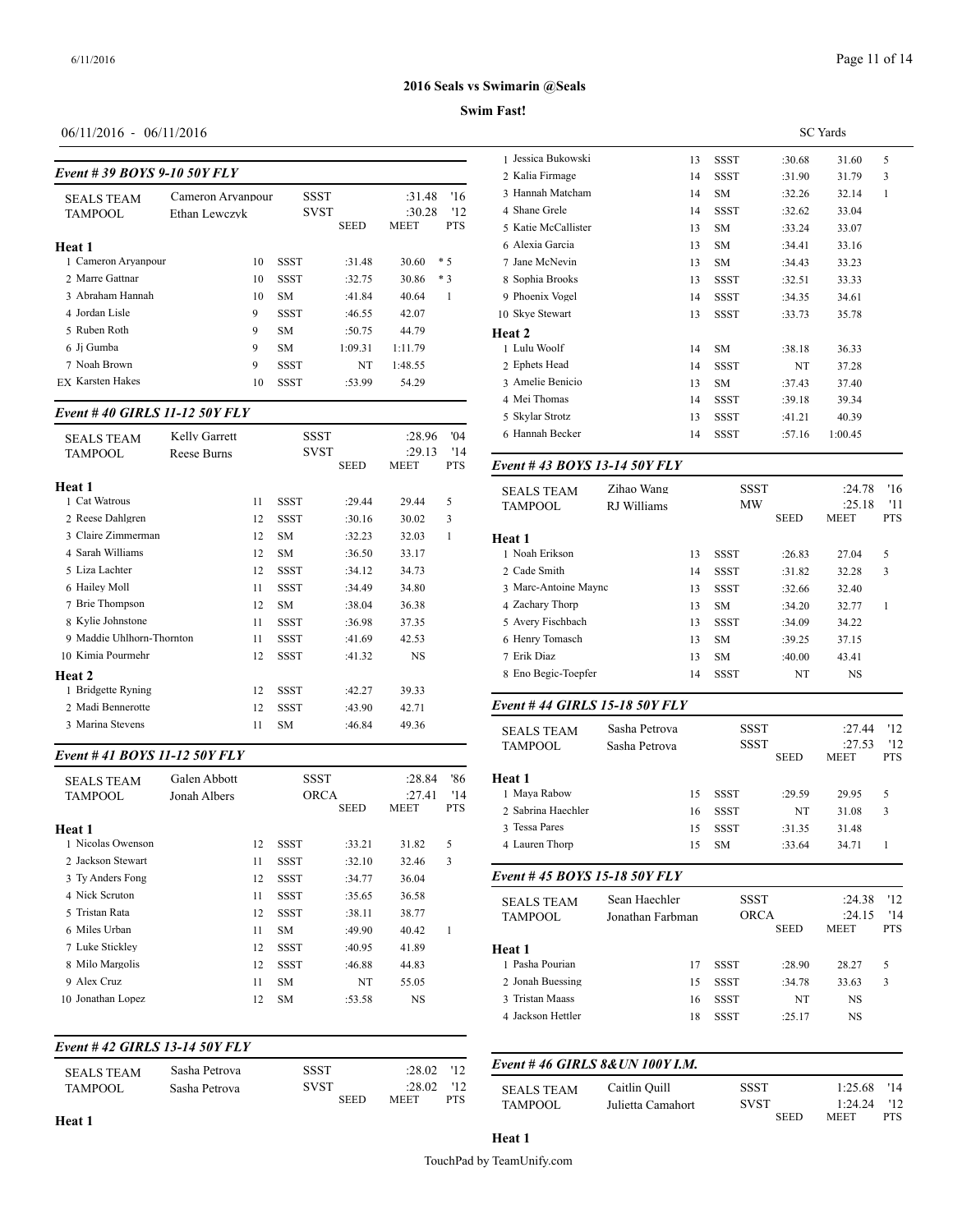# Page 12 of 14

#### **2016 Seals vs Swimarin @Seals**

### **Swim Fast!**

# 06/11/2016 - 06/11/2016

| Event #46 GIRLS 8& UN 100Y I.M. |  |
|---------------------------------|--|
|                                 |  |

|                    |                   |             |             |             |            | $4$ ARA VICSNY          |
|--------------------|-------------------|-------------|-------------|-------------|------------|-------------------------|
| <b>SEALS TEAM</b>  | Caitlin Ouill     | <b>SSST</b> |             | 1:25.68     | '14        | 5 Abraham Hanna         |
| <b>TAMPOOL</b>     | Julietta Camahort | <b>SVST</b> |             | 1:24.24     | 12         | 6 Micah Arnold          |
|                    |                   |             | <b>SEED</b> | <b>MEET</b> | <b>PTS</b> | 7 Bobby Seater          |
| Heat 1             |                   |             |             |             |            | 8 Jake Goldman          |
| 1 Mirabel Arlander | 8                 | <b>SSST</b> | 1:35.18     | 1:35.59     | 5          | 9 Bjorn Ryning          |
| 2 Amanda Mauzy     | 8                 | <b>SSST</b> | 1:43.83     | 1:37.16     | 3          | 10 Dylan McDermo        |
| 3 Margeaux Davis   | 8                 | <b>SSST</b> | 1:42.04     | 1:39.28     |            | Heat 2                  |
| 4 Esme Palmer      | 8                 | <b>SSST</b> | 1:44.36     | 1:43.71     |            | 1 Kieran Green          |
| 5 Layney Octavio   | 8                 | <b>SSST</b> | 1:48.75     | 1:43.98     |            | <b>EX</b> Marre Gattnar |
| 6 Ziza Rafieetary  | 8                 | <b>SSST</b> | 2:31.02     | 2:35.83     |            | <b>EX Karsten Hakes</b> |
| 7 Cruz Gattnar     | 6                 | <b>SSST</b> | 2:48.03     | 2:48.07     |            |                         |
| EX Annika Hakes    | 8                 | <b>SSST</b> | 1:57.72     | 1:57.02     |            | Event # 50 GIRI         |
|                    |                   |             |             |             |            |                         |

#### *Event # 47 BOYS 8&UN 100Y I.M.*

| <b>SEALS TEAM</b><br><b>TAMPOOL</b> | Marre Gattnar<br>Finn Aune |   | <b>SSST</b><br><b>WAVE</b> |             | 1:24.84<br>1:26.73 | '14<br>12  | <b>Heat 1</b>      |
|-------------------------------------|----------------------------|---|----------------------------|-------------|--------------------|------------|--------------------|
|                                     |                            |   |                            | <b>SEED</b> | <b>MEET</b>        | <b>PTS</b> | 1 Reese Dahlgren   |
| Heat 1                              |                            |   |                            |             |                    |            | 2 Arika Kalfavan   |
| 1 Declan Murphy                     |                            | 8 | <b>SSST</b>                | 1:52.01     | 1:53.33            | 5          | 3 Liza Lachter     |
| 2 Derek Dugan                       |                            | 7 | <b>SM</b>                  | 2:10.88     | 2:06.94            | 3          | 4 Kylie Johnstone  |
| 3 Viggo Zarrehparvar                |                            | 7 | <b>SSST</b>                | 2:12.62     | 2:10.13            |            | 5 Sophia Harkins   |
| 4 Will Healy                        |                            | 7 | <b>SM</b>                  | 2:38.19     | 2:39.58            |            | 6 Grainne May      |
| 5 Raymond Cao                       |                            | 6 | <b>SSST</b>                | NT          | 2:43.43            |            | 7 Mariel Moore     |
| 6 Jeff Sauls                        |                            | 7 | <b>SM</b>                  | NT          | 2:52.42            |            | 8 Madeline Towns   |
| <b>EX</b> Patrick Ouill             |                            | 7 | <b>SSST</b>                | NT          | 2:10.84            |            | 9 Bridgette Ryning |

#### *Event # 48 GIRLS 9-10 100Y I.M.*

| <b>SEALS TEAM</b>       | Catherine Watrous | SSST        |             | 1:14.25   | '15        | 1 Cat Watrous     |
|-------------------------|-------------------|-------------|-------------|-----------|------------|-------------------|
| <b>TAMPOOL</b>          | Catherine Watrous | SSST        |             | 1:14.25   | '15        | 2 Anna Plante     |
|                         |                   |             | <b>SEED</b> | MEET      | <b>PTS</b> | 3 Tawny Strotz    |
| <b>Heat 1</b>           |                   |             |             |           |            | 4 Keira Connolly  |
| 1 Addison Everage       | 9                 | <b>SSST</b> | 1:27.96     | 1:24.66   | 5          | 5 Shyla Lensing   |
| 2 Nadine Roose          | 10                | <b>SSST</b> | 1:28.13     | 1:25.61   | 3          | 6 Natalie Potter  |
| 3 Amelia King           | 9                 | <b>SSST</b> | 1:30.56     | 1:31.24   |            |                   |
| 4 Mary Healy            | 10                | <b>SM</b>   | 1:45.58     | 1:40.32   | 1          | Event # 51 $BOY$  |
| 5 Elsa Fong             | 9                 | <b>SSST</b> | 1:43.11     | 1:40.80   |            | <b>SEALS TEAM</b> |
| 6 Emma Korolev          | 10                | <b>SSST</b> | 1:41.84     | 1:42.38   |            | <b>TAMPOOL</b>    |
| 7 Ellery Barnes         | 9                 | <b>SSST</b> | 1:44.03     | 1:47.13   |            |                   |
| 8 Olivia Dugan          | 9                 | <b>SM</b>   | 1:46.55     | 1:49.75   |            | Heat 1            |
| 9 Lillian Englert       | 9                 | <b>SM</b>   | 1:59.43     | 1:51.11   |            | 1 Jackson Stewart |
| 10 Sylvie May           | 10                | <b>SSST</b> | 1:30.16     | <b>NS</b> |            | 2 Lucien Roose    |
| Heat 2                  |                   |             |             |           |            | 3 Dexter Watenpa  |
| 1 Lauren Widdifield     | 10                | <b>SSST</b> | 1:38.23     | 1:38.04   |            | 4 Robert Placak   |
| 2 Grace Widdifield      | 10                | <b>SSST</b> | NT          | 1:47.05   |            | 5 Mac Swergold    |
| <b>EX Maeve McAuley</b> | 10                | <b>SSST</b> | 1:27.06     | NS        |            | 6 Lukas Plotts    |
| <b>EX</b> Caitlin Quill | 10                | <b>SSST</b> | 1:17.18     | NS        |            |                   |
|                         |                   |             |             |           |            |                   |

# *Event # 49 BOYS 9-10 100Y I.M.*

| <b>SEALS TEAM</b><br><b>TAMPOOL</b> | Marre Gattnar<br>Marre Gattnar |    | <b>SSST</b><br>SSST |             | 1:12.58<br>1:13.98 | 16<br>'16  | $\mathcal{L}$<br><b>TAMPOOL</b> |
|-------------------------------------|--------------------------------|----|---------------------|-------------|--------------------|------------|---------------------------------|
|                                     |                                |    |                     | <b>SEED</b> | <b>MEET</b>        | <b>PTS</b> | Heat 1                          |
| Heat 1                              |                                |    |                     |             |                    |            | 1 Sarah Erikson                 |
| 1 Cameron Arvanpour                 |                                | 10 | <b>SSST</b>         | 1:19.32     | 1:19.36            |            | 2 Nora Riedinger                |
| 2 Jordan Lisle                      |                                | 9  | <b>SSST</b>         | 1:32.41     | 1.2975             |            | 3 Hannah Matchar                |

|                         | <b>SC</b> Yards |             |         |         |   |  |  |  |
|-------------------------|-----------------|-------------|---------|---------|---|--|--|--|
| 3 Alex Garcia           | 10              | SSST        | 1:30.82 | 1:31.44 |   |  |  |  |
| 4 Alex Olesky           | 9               | SSST        | 1:38.78 | 1:33.16 |   |  |  |  |
| 5 Abraham Hannah        | 10              | SM          | 1:37.55 | 1:33.75 | 1 |  |  |  |
| 6 Micah Arnold          | 9               | <b>SM</b>   | 1:51.74 | 1:57.71 |   |  |  |  |
| 7 Bobby Seater          | 9               | <b>SM</b>   | 1:58.57 | 1:57.88 |   |  |  |  |
| 8 Jake Goldman          | 10              | <b>SM</b>   | 1:48.92 | 1:58.63 |   |  |  |  |
| 9 Bjorn Ryning          | 10              | SSST        | 2:01.83 | 2:03.10 |   |  |  |  |
| 10 Dylan McDermott      | 10              | <b>SSST</b> | 2:09.31 | 2:07.60 |   |  |  |  |
| Heat 2                  |                 |             |         |         |   |  |  |  |
| 1 Kieran Green          | 10              | SSST        | 2:12.58 | 2:18.38 |   |  |  |  |
| EX Marre Gattnar        | 10              | <b>SSST</b> | 1:12.58 | 1:12.46 |   |  |  |  |
| <b>EX Karsten Hakes</b> | 10              | <b>SSST</b> | 1:50.87 | 1:53.07 |   |  |  |  |
|                         |                 |             |         |         |   |  |  |  |

## *Event # 50 GIRLS 11-12 100Y I.M.*

| <b>SEALS TEAM</b>               | Shannon Watridge     |    | <b>SSST</b> |             | 1:09.13                | '15               |
|---------------------------------|----------------------|----|-------------|-------------|------------------------|-------------------|
| <b>TAMPOOL</b>                  | <b>Reese Burns</b>   |    | <b>LVST</b> | <b>SEED</b> | 1:07.51<br><b>MEET</b> | '14<br><b>PTS</b> |
| Heat 1                          |                      |    |             |             |                        |                   |
| 1 Reese Dahlgren                |                      | 12 | <b>SSST</b> | 1:10.66     | 1:11.39                | 5                 |
| 2 Arika Kalfayan                |                      | 12 | <b>SM</b>   | 1:19.67     | 1:17.62                | 1                 |
| 3 Liza Lachter                  |                      | 12 | <b>SSST</b> | 1:22.19     | 1:23.97                |                   |
| 4 Kylie Johnstone               |                      | 11 | <b>SSST</b> | 1:22.85     | 1:24.10                |                   |
| 5 Sophia Harkins                |                      | 12 | <b>SSST</b> | 1:25.29     | 1:25.04                |                   |
| 6 Grainne May                   |                      | 12 | <b>SSST</b> | 1:27.35     | 1:27.19                |                   |
| 7 Mariel Moore                  |                      | 11 | <b>SSST</b> | 1:30.58     | 1:28.49                |                   |
| 8 Madeline Townsend             |                      | 11 | <b>SSST</b> | 1:29.46     | 1:30.70                |                   |
| 9 Bridgette Ryning              |                      | 12 | <b>SSST</b> | 1:28.44     | 1:33.07                |                   |
| 10 Fiona McDermott              |                      | 12 | <b>SSST</b> | 1:29.90     | 1:42.36                |                   |
| Heat 2                          |                      |    |             |             |                        |                   |
| 1 Cat Watrous                   |                      | 11 | <b>SSST</b> | NT          | 1:13.05                | 3                 |
| 2 Anna Plante                   |                      | 12 | <b>SSST</b> | NT          | 1:19.29                |                   |
| 3 Tawny Strotz                  |                      | 11 | <b>SSST</b> | 1:36.97     | 1:31.04                |                   |
| 4 Keira Connolly                |                      | 11 | <b>SSST</b> | 1:39.63     | 1:43.95                |                   |
| 5 Shyla Lensing                 |                      | 11 | <b>SSST</b> | 1:55.19     | 1:57.93                |                   |
| 6 Natalie Potter                |                      | 11 | <b>SSST</b> | 1:32.67     | <b>NS</b>              |                   |
| Event # 51 BOYS 11-12 100Y I.M. |                      |    |             |             |                        |                   |
| <b>SEALS TEAM</b>               | <b>Steven Marais</b> |    | <b>SSST</b> |             | 1:07.00                | '01               |
| <b>TAMPOOL</b>                  | Jonah Albers         |    | <b>ORCA</b> | <b>SEED</b> | 1:07.57<br><b>MEET</b> | '14<br><b>PTS</b> |
| Heat 1                          |                      |    |             |             |                        |                   |
| 1 Jackson Stewart               |                      | 11 | <b>SSST</b> | 1:19.47     | 1:19.22                | 5                 |
| 2 Lucien Roose                  |                      | 12 | <b>SSST</b> | 1:21.52     | 1:19.30                | 3                 |
| 3 Dexter Watenpaugh             |                      | 12 | <b>SSST</b> | 1:22.23     | 1:23.39                |                   |

# *Event # 52 GIRLS 13-14 100Y I.M.*

| <b>SEALS TEAM</b><br><b>TAMPOOL</b> | Avako Ono<br>Ouinn Galli |    | SSST<br><b>SHST</b> | <b>SEED</b> | 1:06.02<br>1:05.43<br><b>MEET</b> | '03<br>'10<br><b>PTS</b> |
|-------------------------------------|--------------------------|----|---------------------|-------------|-----------------------------------|--------------------------|
| Heat 1                              |                          |    |                     |             |                                   |                          |
| 1 Sarah Erikson                     |                          | 14 | <b>SSST</b>         | 1:11.62     | 1:10.74                           | 5.                       |
| 2 Nora Riedinger                    |                          | 14 | <b>SSST</b>         | 1:13.15     | 1:11.87                           | 3                        |
| 3 Hannah Matcham                    |                          | 14 | <b>SM</b>           | 1:12.45     | 1:13.67                           |                          |

4 Robert Placak 12 SSST NT 1:26.06 5 Mac Swergold 11 SSST 1:41.64 1:39.77 6 Lukas Plotts 11 SSST 1:41.69 NS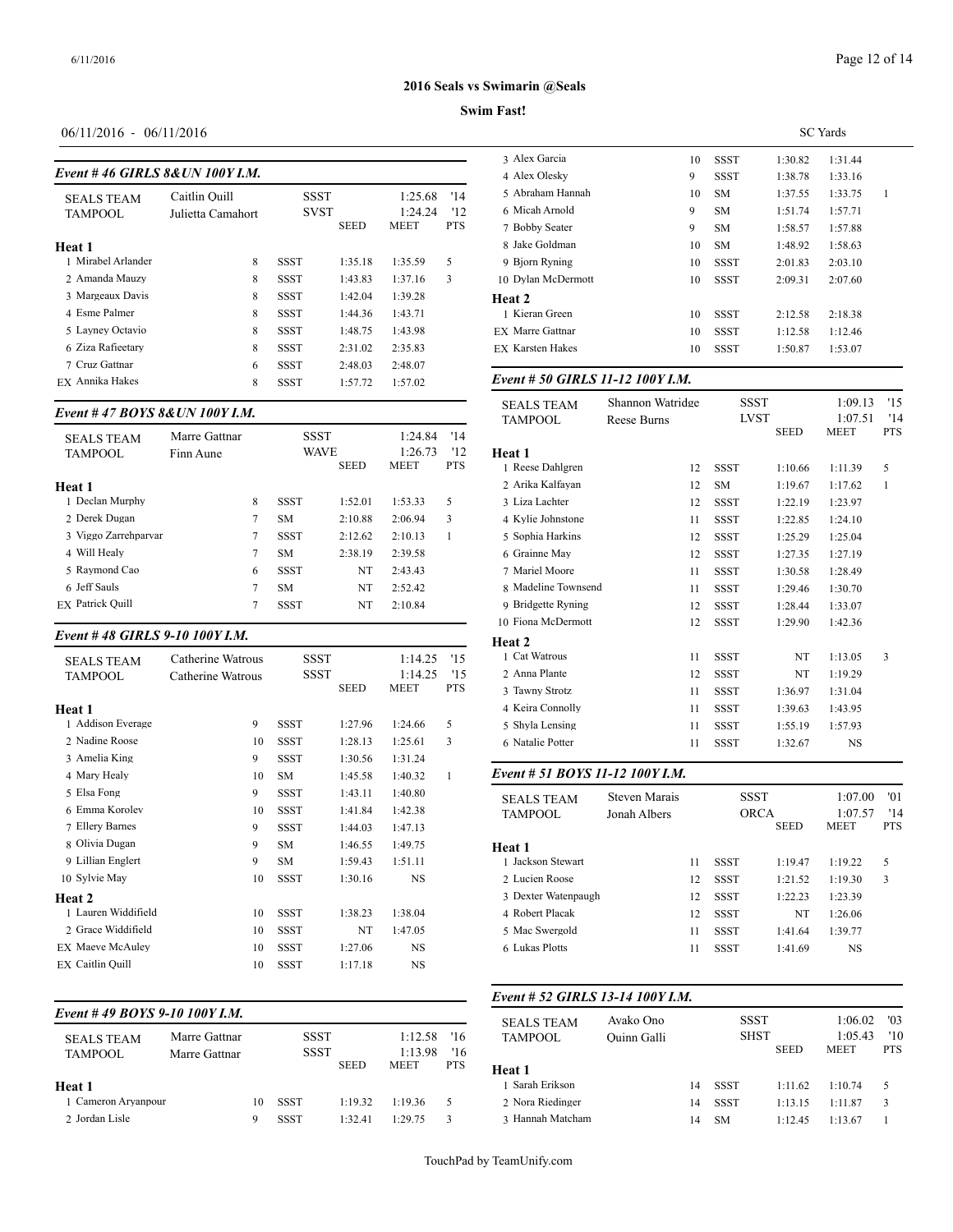### **Swim Fast!**

#### 06/11/2016 - 06/11/2016

| 4 Ceci Meade        | 13 | <b>SSST</b> | 1:18.64 | 1:20.08 |              |
|---------------------|----|-------------|---------|---------|--------------|
| 5 Flynn Marrinson   | 14 | SM          | 1:23.07 | 1:24.30 |              |
| 6 Lucy Goldman      | 13 | <b>SM</b>   | 1:26.70 | 1:24.57 | Event #.     |
| 7 Julia Smith       | 14 | <b>SM</b>   | 1:23.27 | 1:25.56 | <b>TAMPC</b> |
| 8 Ruby Woolf        | 14 | <b>SM</b>   | 1:27.10 | 1:31.52 | <b>SEALS</b> |
| 9 Skylar Strotz     | 13 | <b>SSST</b> | 1:27.60 | 1:32.46 |              |
| 10 Jessica Bukowski | 13 | <b>SSST</b> | NT      | NS      | Heat 1       |
|                     |    |             |         |         |              |

#### *Event # 53 BOYS 13-14 100Y I.M.*

| <b>SEALS TEAM</b><br><b>TAMPOOL</b> | Zihao Wang<br>Zihao Want |    | <b>SSST</b><br>SSST | <b>SEED</b> | :58.47<br>:58.47<br><b>MEET</b> | '16<br>16<br><b>PTS</b> | 3 Smith, Madis<br>2 Strawberry Seal:<br>3 Strawberry Seal<br>4 Swimarin Shark |
|-------------------------------------|--------------------------|----|---------------------|-------------|---------------------------------|-------------------------|-------------------------------------------------------------------------------|
| Heat 1                              |                          |    |                     |             |                                 |                         | 1 Hannah.Abra                                                                 |
| 1 Noah Erikson                      |                          | 13 | <b>SSST</b>         | 1:04.05     | 1:02.44                         | 5                       | 3 Roth, Ruben                                                                 |
| 2 Luther Fong                       |                          | 14 | <b>SSST</b>         | 1:10.23     | 1:06.85                         | 3                       | 5 Swimarin Shark                                                              |
| 3 Rowan Davis                       |                          | 14 | <b>SSST</b>         | 1:13.40     | 1:14.84                         |                         | 1 Healy, Mary                                                                 |
| 4 Avery Fischbach                   |                          | 13 | <b>SSST</b>         | 1:14.80     | 1:15.21                         |                         | 3 Dubrowski, R                                                                |
| 5 Zachary Thorp                     |                          | 13 | <b>SM</b>           | 1:19.56     | 1:19.29                         |                         | 6 Strawberry Seal                                                             |
| 6 Connor Thorp                      |                          | 13 | <b>SM</b>           | 1:19.96     | 1:23.37                         |                         | 7 Strawberry Seal                                                             |
| 7 Avery Plotts                      |                          | 13 | <b>SSST</b>         | 1:23.57     | 1:23.80                         |                         |                                                                               |
| EX Marc-Antoine Maync               |                          | 13 | <b>SSST</b>         | 1:11.86     | 1:14.10                         |                         | Event # 58 MIX                                                                |

#### *Event # 54 GIRLS 15-18 100Y I.M.*

| <b>SEALS TEAM</b><br><b>TAMPOOL</b> | Michele Cherrick<br>Ouinn Galli | SSST        | <b>SHVST</b><br><b>SEED</b> | 1:04.47<br>1:04.06<br><b>MEET</b> | '83<br>'15<br><b>PTS</b> | <b>Heat 1</b><br>1 Strawberry Seal |
|-------------------------------------|---------------------------------|-------------|-----------------------------|-----------------------------------|--------------------------|------------------------------------|
| Heat 1                              |                                 |             |                             |                                   |                          | 1 Owenson, Nio                     |
| 1 Maya Rabow                        | 15                              | <b>SSST</b> | 1:08.49                     | 1:09.31                           | 5                        | 3 Fong, Ty And                     |
| 2 Christine Watridge                | 16                              | SSST        | 1:15.01                     | 1:14.45                           | 3                        | 2 Strawberry Seal                  |
| 3 Caroline Quill                    | 16                              | <b>SSST</b> | 1:18.45                     | 1:15.42                           |                          | 3 Strawberry Seal:                 |
|                                     |                                 |             |                             |                                   |                          | 4 Strawberry Seal:                 |
| 4 Lauren Thorp                      | 15                              | <b>SM</b>   | 1:21.14                     | 1:21.70                           |                          | 5 Swimarin Shark                   |

# *Event # 55 BOYS 15-18 100Y I.M.*

| 7 Strawberry Seal                                                                                                                       | 3 Sheehan Brei<br>6 Swimarin Shark<br>1 Thompson, B<br>3 Urban, Miles |
|-----------------------------------------------------------------------------------------------------------------------------------------|-----------------------------------------------------------------------|
| Heat 1                                                                                                                                  |                                                                       |
| 1 Pasha Pourian<br><b>SSST</b><br>1:07.59<br>1:07.56<br>17<br>5<br>Event # 59 MIX.<br>2 Tristan Maass<br><b>SSST</b><br>NS.<br>NT<br>16 |                                                                       |

#### *Event # 56 MIXED 8&UN 100Y FREE REL*

| <b>SEALS TEAM</b><br><b>TAMPOOL</b>             | SSST<br><b>SSST</b>                   |             | 1:04.72<br>1:04.72 | '13<br>13  | <b>Heat 1</b>                                          |
|-------------------------------------------------|---------------------------------------|-------------|--------------------|------------|--------------------------------------------------------|
|                                                 |                                       | <b>SEED</b> | <b>MEET</b>        | <b>PTS</b> | 1 Strawberry Seal:                                     |
| Heat 1<br>1 Strawberry Seals A                  | SSST                                  | 1:12.09     | 1:12.68            | 7          | 1 Fong, Luther<br>3 Watridge, Sha<br>2 Strawberry Seal |
| 8<br>1 Mauzy, Amanda<br>3 Zarrehparvar, Viggo 7 | 2 Murphy, Declan<br>4 Davis, Margeaux | 8<br>8      |                    |            | 3 Strawberry Seal:                                     |
| 2 Strawberry Seals B                            | SSST                                  | 1:15.72     | 1:18.77            | 3          | 4 Strawberry Seal:                                     |
| 3 Strawberry Seals C                            | <b>SSST</b>                           | 1:17.95     | 1:29.36            |            | 5 Swimarin Shark                                       |
| 4 Swimarin Sharks A                             | SM.                                   | 1:22.15     | 1:40.28            | 1          | 1 Thorp, Zacha                                         |
| 8<br>1 Datnow, Leo<br>3 De Leon, Marilin 7      | 2 Dugan, Derek<br>4 Coronado, Belen   | 7<br>- 8    |                    |            | 3 McCallister, I<br>6 Swimarin Shark                   |
| 5 Swimarin Sharks B                             | SM.                                   | 1:28.01     | 1:46.33            |            | 1 Tomasch.Her                                          |
| 7<br>1 Stein, Mason<br>8<br>3 Garrett, Ella     | 2 Norris, Boston<br>4 Vidyarthi, Milo | 7<br>7      |                    |            | 3 Standish, Emi<br>7 Strawberry Seal:                  |
| 6 Strawberry Seals D                            | SSST                                  | 1:31.67     | <b>SCR</b>         |            |                                                        |
| 7 Strawberry Seals E                            | <b>SSST</b>                           | NT          | <b>NS</b>          |            |                                                        |

SC Yards

# *Event # 57 MIXED 9-10 200Y FREE REL*

| <b>TAMPOOL</b>           | <b>SVST</b>     |                         | 2:01.56     | '12        |
|--------------------------|-----------------|-------------------------|-------------|------------|
| <b>SEALS TEAM</b>        |                 | <b>SSST</b>             |             |            |
|                          |                 | SEED                    | <b>MEET</b> | <b>PTS</b> |
| Heat 1                   |                 |                         |             |            |
| 1 Strawberry Seals A     | SSST            | 2:04.92                 | 2:04.74     | 7          |
| 1 Quill, Caitlin<br>- 10 |                 | 2 Aryanpour, Cameron 10 |             |            |
| 3 Smith, Madison<br>10   |                 | 4 Gattnar, Marre 10     |             |            |
| 2 Strawberry Seals B     | <b>SSST</b>     | 2:19.57                 | 2:21.92     | 3          |
| 3 Strawberry Seals C     | SSST            | 2:26.90                 | 2:24.74     |            |
| 4 Swimarin Sharks A      | SM.             | 2:21.49                 | 2:39.59     | 1          |
| 1 Hannah, Abraham 10     |                 | 2 San Diego, Frances 10 |             |            |
| 3 Roth, Ruben<br>9       | 4 Diaz, Ellie   | 10                      |             |            |
| 5 Swimarin Sharks B      | SM.             | 2:37.62                 | 2:39.97     |            |
| 1 Healy, Mary<br>10      | 2 Arnold, Micah | 9                       |             |            |
| 3 Dubrowski, Roman 10    | 4 Diaz, Chiqui  | 10                      |             |            |
| 6 Strawberry Seals D     | SSST            | 2:48.06                 | 3:01.43     |            |
| 7 Strawberry Seals E     | SSST            | NT                      | <b>NS</b>   |            |
|                          |                 |                         |             |            |

# *Event # 58 MIXED 11-12 200Y FREE REL*

| TAMPOOL                                          | SVST                                   |                         | 1:51.15<br>'10         |                   |  |
|--------------------------------------------------|----------------------------------------|-------------------------|------------------------|-------------------|--|
| <b>SEALS TEAM</b>                                | <b>SSST</b>                            | <b>SEED</b>             | 1:52.12<br><b>MEET</b> | 115<br><b>PTS</b> |  |
| Heat 1                                           |                                        |                         |                        |                   |  |
| 1 Strawberry Seals A                             | SSST                                   | 1:52.36                 | 1:50.84                | $*7$              |  |
| 1 Owenson, Nicolas 12<br>3 Fong, Ty Anders 12    | 2 Dahlgren, Reese 12<br>4 Watrous, Cat | 11                      |                        |                   |  |
| 2 Strawberry Seals D                             | <b>SSST</b>                            | 2:24.15                 | 2:05.20                | 3                 |  |
| 3 Strawberry Seals B                             | SSST                                   | 2:01.58                 | 2:06.30                |                   |  |
| 4 Strawberry Seals C                             | SSST                                   | 2:05.26                 | 2:08.47                |                   |  |
| 5 Swimarin Sharks A                              | SM.                                    | 2:10.34                 | 2:12.09                | 1                 |  |
| 1 Williams, Sarah 12<br>3 Sheehan, Brendan 11    | 4 Kalfayan, Arika 12                   | 2 Wellbeloved, Evere 12 |                        |                   |  |
| 6 Swimarin Sharks B                              | SM.                                    | 2:28.92                 | 2:30.42                |                   |  |
| 1 Thompson, Brie<br>-12<br>3 Urban, Miles<br>-11 | 2 Lopez, Jonathan 12                   | 4 Zimmerman, Claire 12  |                        |                   |  |
| 7 Strawberry Seals E                             | SSST                                   | NT                      | NS                     |                   |  |

#### *Event # 59 MIXED 13-14 200Y FREE REL*

| <b>TAMPOOL</b>                                   | <b>SSST</b><br>1:41.62                               | '12               |
|--------------------------------------------------|------------------------------------------------------|-------------------|
| <b>SEALS TEAM</b>                                | <b>SSST</b><br>1:39.65<br><b>MEET</b><br><b>SEED</b> | '13<br><b>PTS</b> |
| Heat 1                                           |                                                      |                   |
| 1 Strawberry Seals A                             | SSST<br>1:42.92<br>1:47.92                           | 7                 |
| 1 Fong, Luther<br>- 14<br>3 Watridge, Shannon 13 | 2 Firmage, Kalia<br>-14<br>4 Erikson, Noah<br>-13    |                   |
| 2 Strawberry Seals B                             | SSST<br>1:50.97<br>1:53.66                           | 3                 |
| 3 Strawberry Seals C                             | SSST<br>1:56.59<br>1:55.13                           |                   |
| 4 Strawberry Seals D                             | SSST<br>2:01.46<br>1:58.49                           |                   |
| 5 Swimarin Sharks A                              | 1:55.64<br>SM.<br>2:04.72                            | 1                 |
| 1 Thorp, Zachary 13<br>3 McCallister, Katie 13   | 2 Thorp, Connor<br>-13<br>4 Matcham, Hannah 14       |                   |
| 6 Swimarin Sharks B                              | SM<br>1:59.64<br>2:09.29                             |                   |
| 13<br>1 Tomasch, Henry<br>3 Standish, Emma<br>14 | 13<br>2 Lau, Victor<br>13<br>4 McNevin, Jane         |                   |
| 7 Strawberry Seals E                             | NT<br>SSST<br>NS                                     |                   |

# *Event # 60 MIXED 15-18 200Y FREE REL*